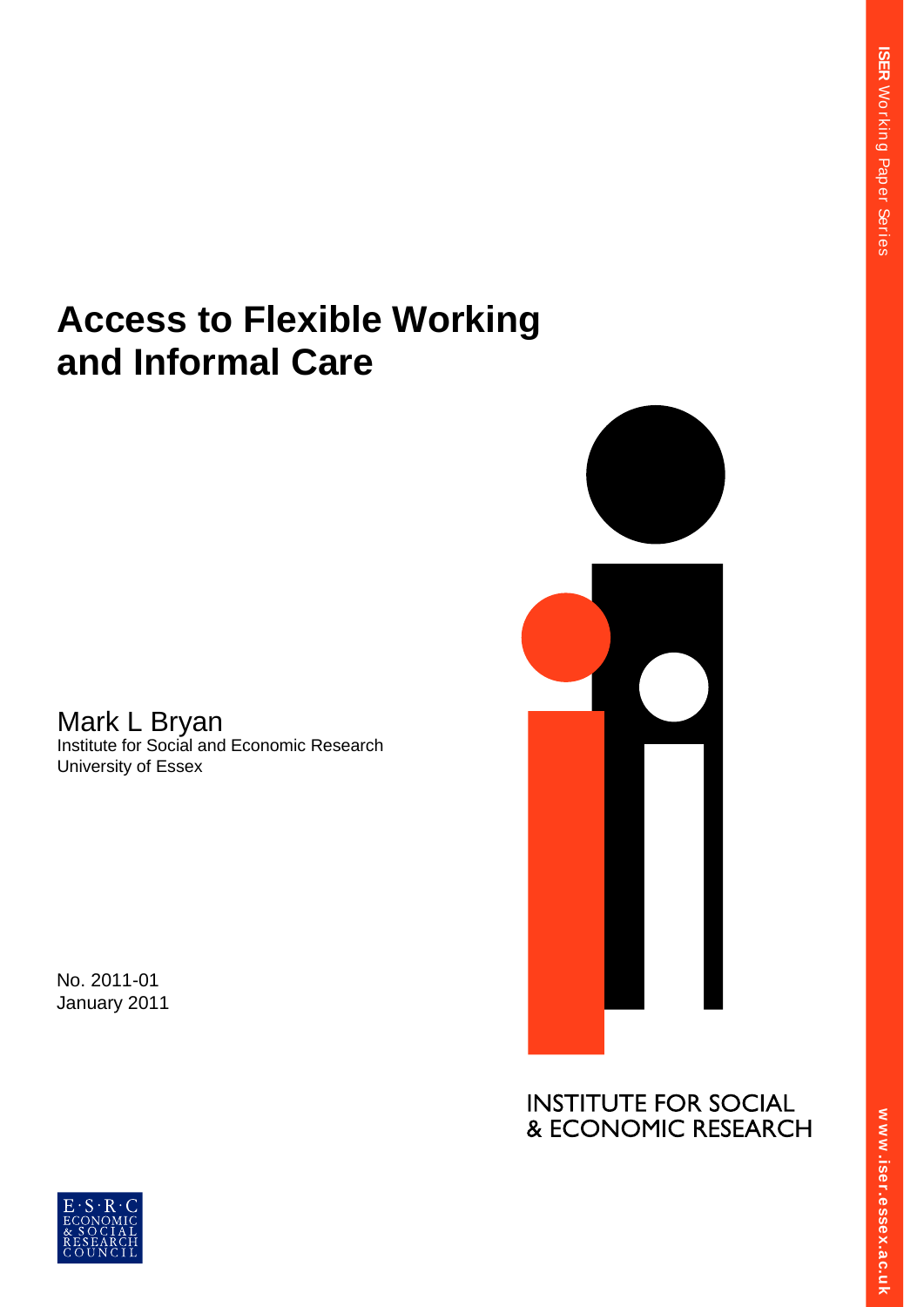### **Non-technical summary**

It is often suggested that flexible working arrangements can be a solution to the problem of combining work and care. Yet while the availability and use of flexible working has been extensively documented in relation to childcare, there is very little evidence about flexible working and care provided to dependent adults. This paper explores the association between access to flexible working and the amount of care provided by employees.

The paper uses data on nearly 1600 workplaces in Britain together with a random sample of up to 25 employees in each workplace. These data enable us to match the flexible work arrangements available to each employee with the amount of informal care they give. Out of a range of flexible working practices we find that two – flexitime and the ability to reduce working hours – are each associated with about 10% more hours of informal care, and that this effect is the same for men and women. The ability to reduce working hours appears to facilitate care mainly among full-time workers, while there is evidence that flexitime seems to help with small amounts of care but does not affect the care provided by intensive carers. These two findings are consistent with previous research evidence that the main conflict between work and care is when individuals do large amounts of both, though they also suggest that flexitime may only be of limited use in alleviating this conflict.

We also attempt to distinguish between the mechanisms that lie behind the association between informal care and flexible work. Access to flexible work may increase the amount of care that people provide by increasing their availability to care at key times of the day, such as meal times. Alternatively, carers may seek out flexible jobs that are compatible with existing care commitments, or firms may respond to the presence of carers in the workforce by providing flexible work. We do not find evidence that carers change to flexible jobs in the short-term, or that firms provide flexible working because they employ many carers. However, we do find that wider aspects of the working environment beyond formal provision of flexible working seem to facilitate care provision, and that carers are more likely to be found in these carer-friendly workplaces. Flexible work policies at the workplace level also appear to be as important as flexibility at the individual job level.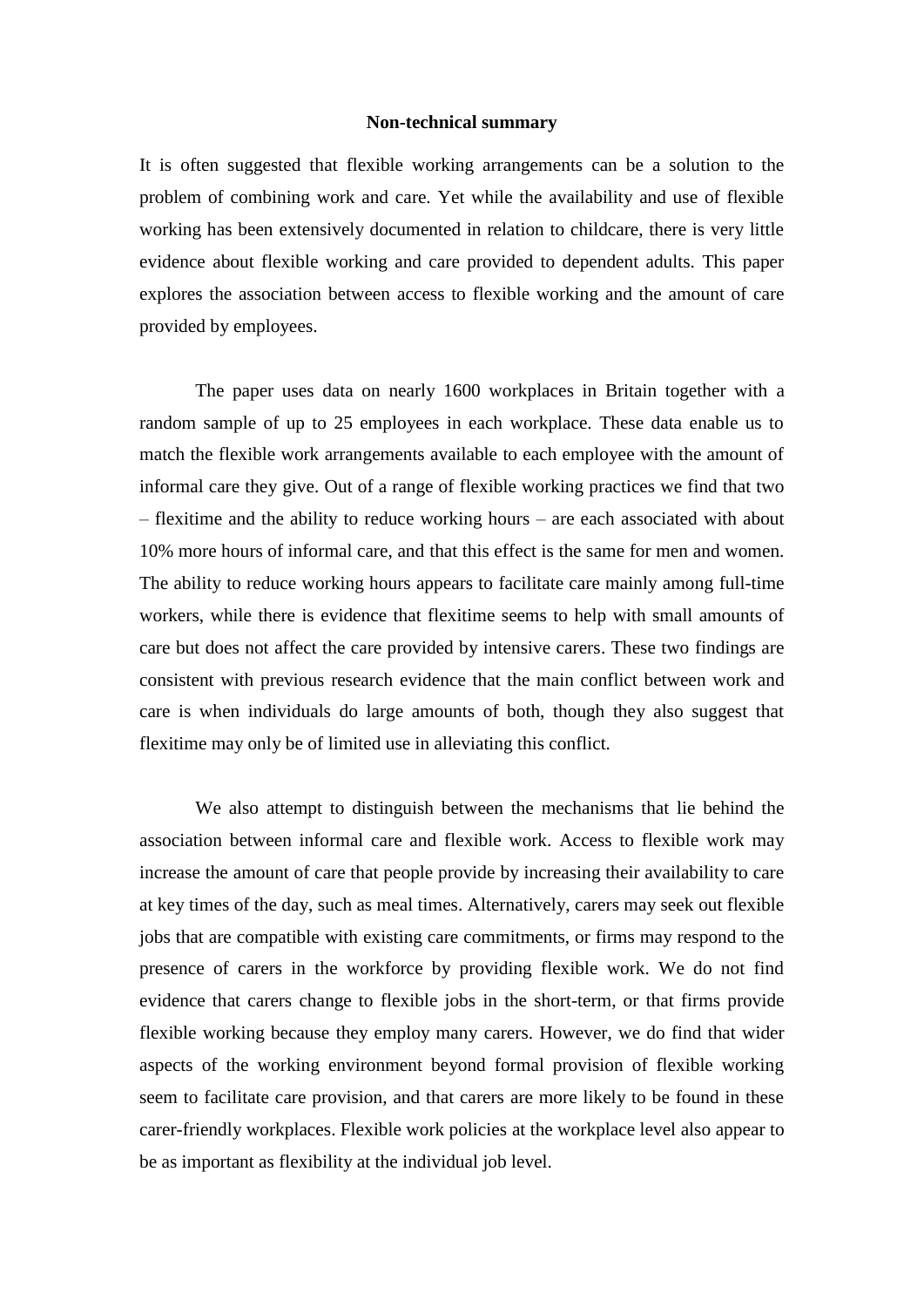# Access to Flexible Working and Informal Care

# Mark L Bryan

# Institute for Social and Economic Research University of Essex

January 2011

## **Abstract**

We use matched employer-employee data to explore the relationship between employees' access to flexible working arrangements and the amount of informal care they provide to sick or elderly friends and relatives. Flexitime and the ability to reduce working hours are each associated with about 10% more hours of informal care, with effects concentrated among full-time workers providing small amounts of care. The wider workplace environment beyond formal flexible work also appears to facilitate care. Workplaces do not respond to the presence of carers by providing flexible work, instead there is some underlying selection of carers into flexible workplaces.

**Keywords:** informal care, flexible work, matched employer-employee data

**JEL codes:** D13, J22, J29

**Correspondence to:** markb@essex.ac.uk

**Acknowledgments**: This work was supported by the Economic and Social Research Council (ESRC) through the Research Centre on Micro-Social Change (MiSoC) (award no. RES-518-28-001). I am grateful for comments by Steve Pudney and seminar participants at Universitat Jaume I, Castellon, University of Essex, National Institute of Economic and Social Research, and DIW Berlin. All errors are mine.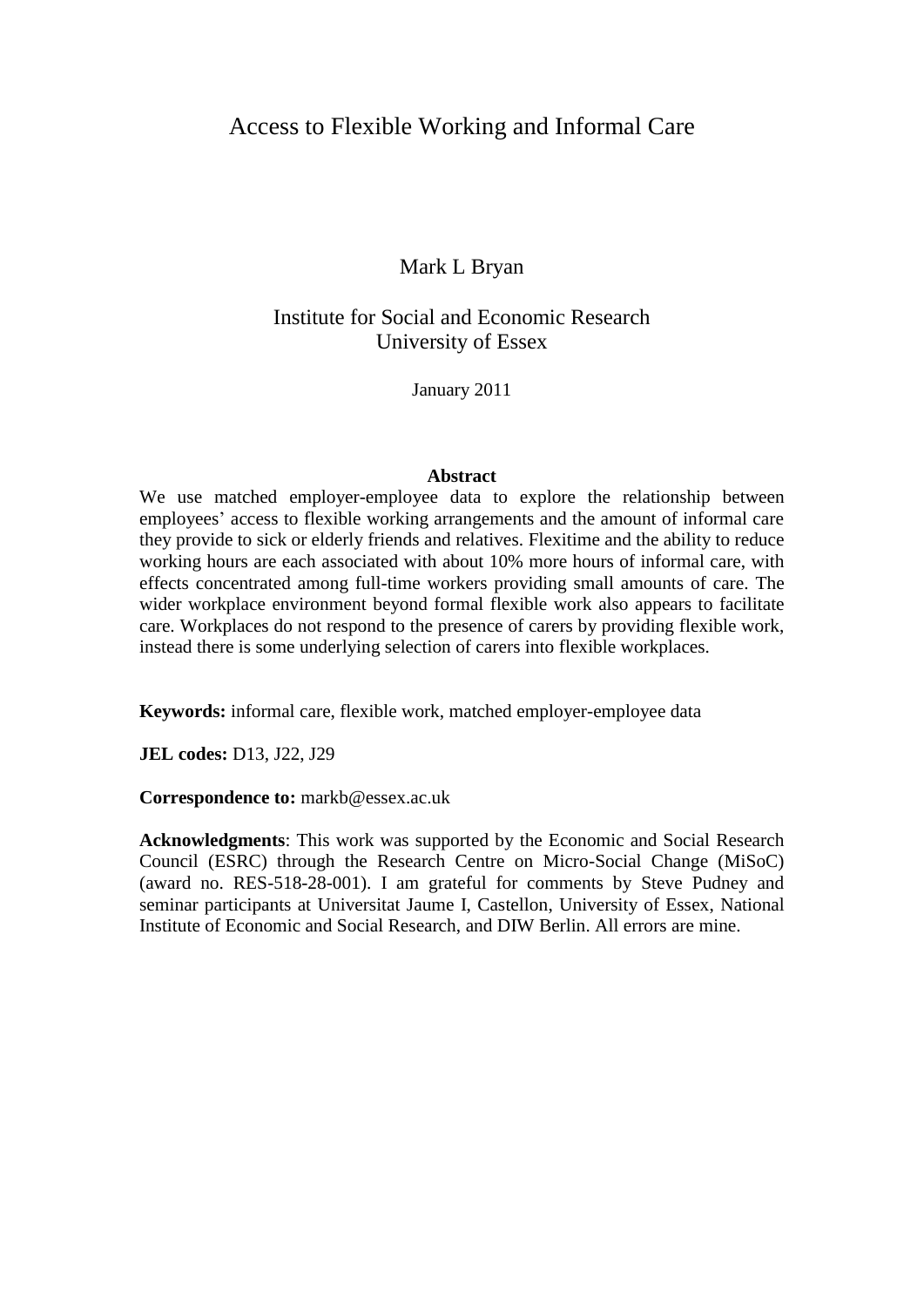## **1. Introduction**

It is estimated that nearly three million workers in the UK provide informal care – involving activities like shopping, cleaning and transport – to sick or elderly dependents (Yeandle et al, 2006). While there are carers in all age groups, carers are more often than not men and women in their forties and fifties, who are typically caring for parents or spouses (Yeandle et al, 2006; Heitmueller, 2007). Changes in life expectancy and employment in the coming decades are likely to increase the number of working carers and the challenges they face for several reasons. First, rising life expectancy will almost certainly raise the demand for informal care: the share of the population aged 75 or more is projected to rise from 8% in 2008 to 12% in 2033, and the share of the 85s and over – who will need more intensive care – will more than double, from 2.1% to 4.6% (author"s calculations from ONS, 2009). Second, after some decline in employment rates at older ages (for men) in the 1980s, there is now an upward trend in later life working among both men and women. The average age of withdrawal from the labour force is now over 64 years for men and 62 years for women (ONS, 2008). Given long-term pressure on pension financing, further increases are likely. The combined effect of these changes will be that workers are potentially called upon to care for increasingly elderly dependents over longer periods of their own working lives, and that working carers themselves will be older on average. Combining paid work and care in these circumstances may prove to be a difficult balancing act. For governments that wish to encourage high employment rates and long working lives, but also need to ensure adequate care for vulnerable citizens, these changes pose a considerable challenge.

It is often suggested that flexible working arrangements can be a solution to the problem of combining work and care. Yet while the availability and use of flexible working has been extensively documented in relation to childcare, there is very little evidence about flexible working and care provided to dependent adults. Previous research into employment and informal care has mostly concentrated on the extensive work margin – does care reduce labour market participation and does working reduce the amount of care given? This paper by contrast looks inside the job at the association between access to flexible working and the amount of care provided. We use matched employer-employee data from the UK which contain detailed measures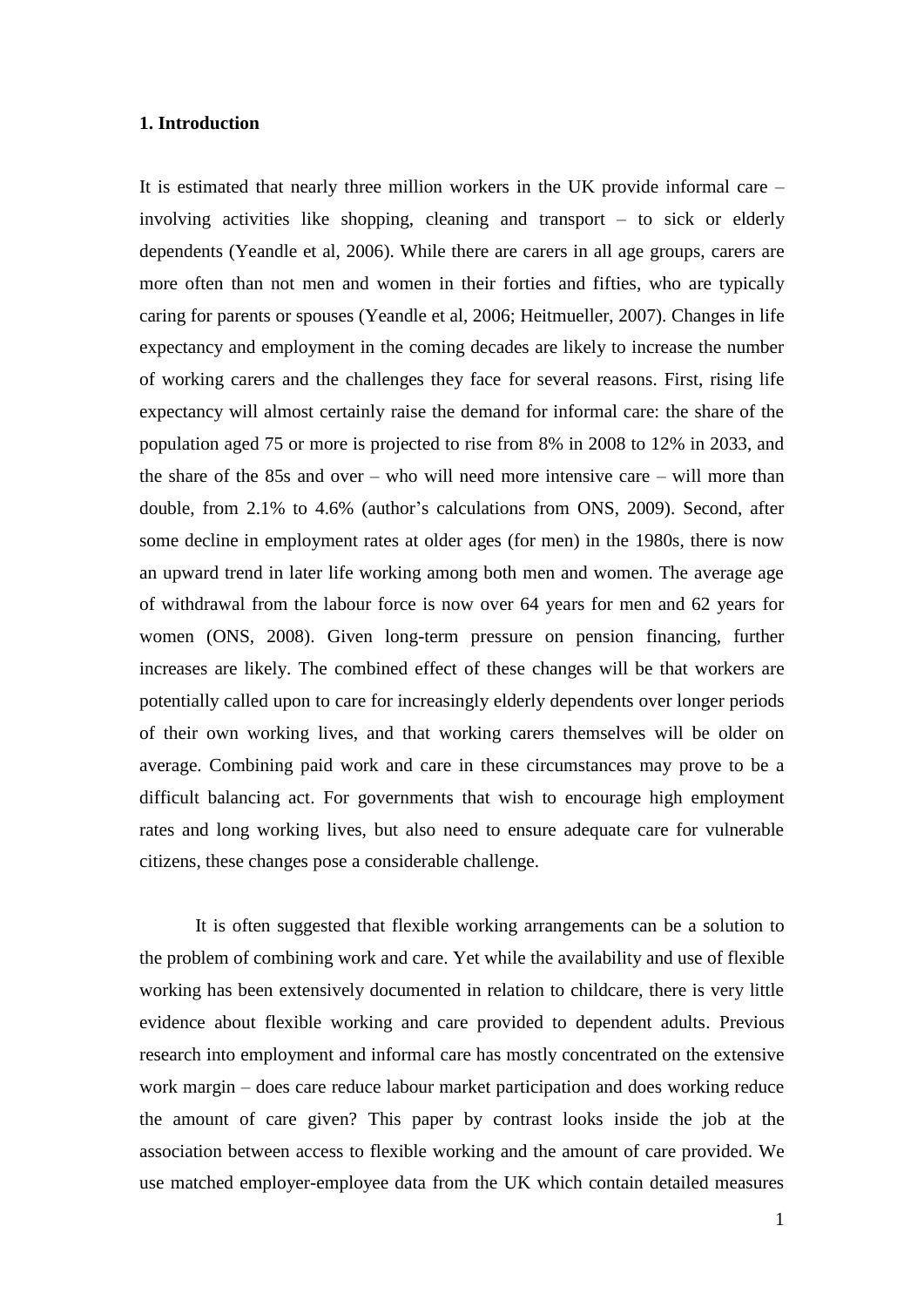of the availability of flexible working at both the workplace and job level. Out of a range of flexible working practices we find that two – flexitime and the ability to reduce working hours – are each associated with about 10% more hours of informal care, and that this effect is the same for men and women. The ability to reduce working hours appears to facilitate care mainly among full-time workers, while there is evidence that flexitime seems to help with small amounts of care but does not affect the care provided by intensive carers. Exploring the underlying mechanisms behind the flexible work / care relationship, we reject that workers move into flexible jobs as the need for care arises, or that firms respond to the presence of carers in the workforce by providing flexible work. However, part of the association of flexible work with care is explained by a non-random selection of carers into flexible workplaces, which may suggest that other aspects of the working environment are also important in facilitating care provision. The results suggests that while flexible work makes a small contribution to reconciling work and care, it is unlikely to have a substantial effect on the amount of care provided, or to encourage labour market participation by non-working carers.

The paper is structured as follows: Section 2 reviews previous literature about informal care and work. Section 3 outlines some theoretical considerations about the allocation of time to the market and informal care, which guide the formulation of the empirical model. In Section 4 we present the data, discuss some measurement issues, and examine the distribution of informal care and flexible working arrangements. Section 5 describes the ordered probit framework used to model care hours. We present the baseline results in Section 6, and investigate heterogeneous effects across work hours and the distribution of care hours. We then investigate the possible causal channels with a series of robustness checks using the rich establishment-level data to provide additional controls and to instrument access to flexible work in a bivariate ordered probit framework. Finally, Section 7 discusses the results and concludes.

# **2. Previous studies of care and work**

A substantial literature has asked whether care interferes with employment and whether employment reduces care provision. The results are somewhat mixed, possibly because of data limitations and differences across studies in the samples and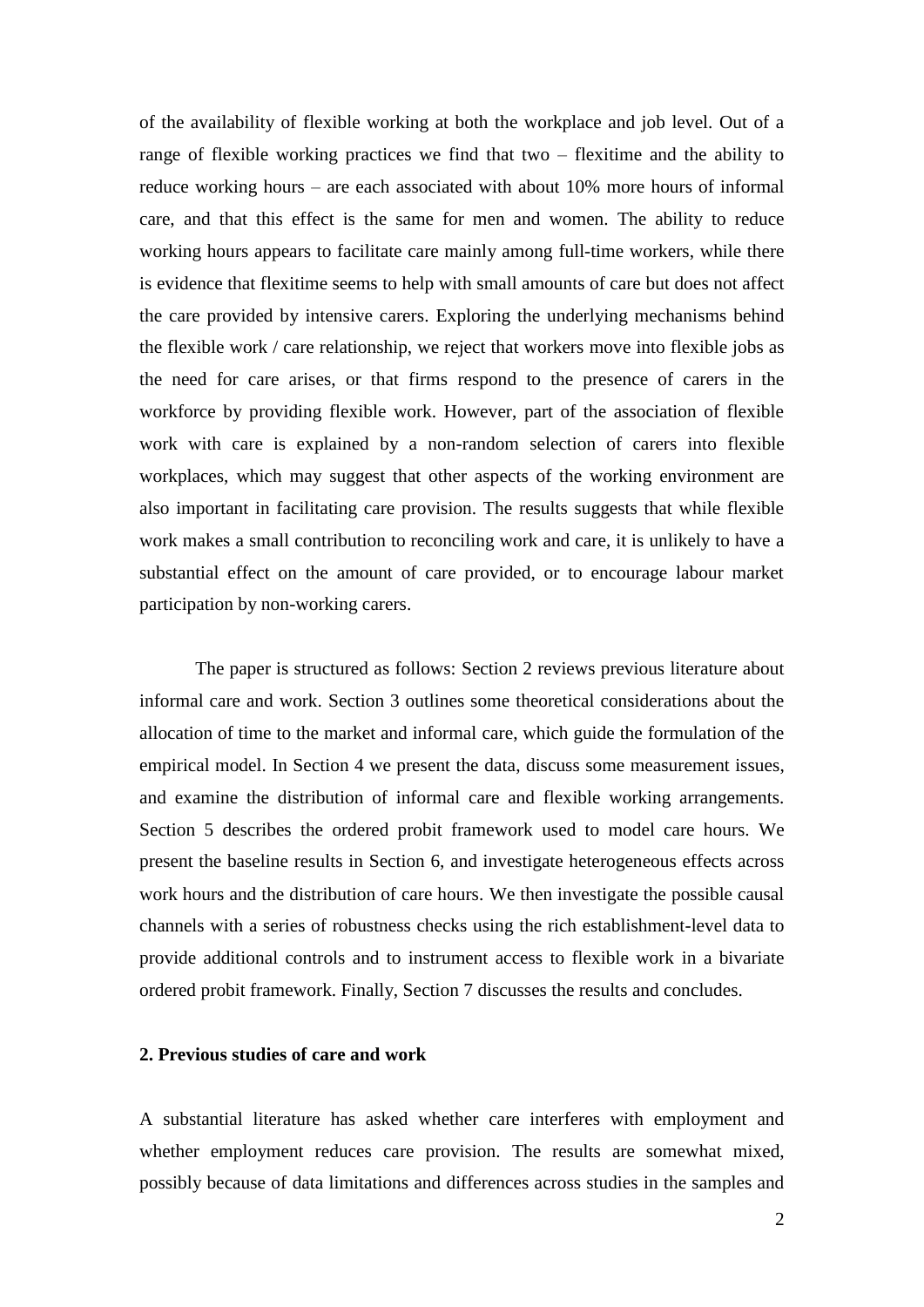definitions of care used, but overall there seems evidence of a causal relationship in both directions.<sup>1</sup> For the US, Ettner (1995, 1996), Boaz and Muller (1992) and Stern (1995) all find that care reduces the amount of paid work, while Wolf and Soldo (1994) find no effect. Ettner (1995) emphasises that carers withdraw from the labour market rather than reducing their hours, and Dentinger and Clarkberg (2002) find that care-giving hastens retirement (with a stronger effect among women than men). Evidence for Europe also indicates that more informal care is associated with lower employment levels (Bolin et al, 2008, for 10 European countries; Carmichael and Charles, 1998, and Heitmueller, 2007, for the UK). For Australia, Berecki-Gisolf et al (2008) find that taking up care is significantly associated with either giving up work or switching from full-time to part-time work, and Leigh (2010) also finds a modest reduction in employment probabilities due to care.<sup>2</sup>

Some authors argue that that the amount (and type) of care being provided is important for its effect on employment. There is evidence that only intensive care (more than 10 or 20 hours per week) has an impact on hours worked (Carmichael and Charles, 1998, 2003: Ettner, 1995).<sup>3</sup> Heitmueller (2007) reported there was an important distinction between caring for a dependent in one"s own home (which generally involves more hours) and caring for a dependent person living separately (generally involving fewer hours of care). Co-residential care and care for more than 20 hours per week are both associated with reduced labour market participation, while extra-residential care seems to have little effect.

The is also evidence that employment (in particular full-time employment) reduces informal care (Dwyer and Coward, 1991; Boaz and Muller, 1992; Michaud et al, 2010), although some studies find no effect (Spitze and Logan, 1991). Again the amount of care may matter: some have suggested that employment only affects large

 $\overline{a}$ 

 $<sup>1</sup>$  Some studies look at both men and women, while others focus on women, or married women only,</sup> and still others are limited to carers. There are also differences in the type of care analysed (for example all care versus care to parents) and the measure of care available: whether or not a carer, number of care hours or even a proxy for caring based on the presence of disabled parents.

<sup>&</sup>lt;sup>2</sup> Most of these studies address the endogeneity of care in a work equation. Some papers conclude that care is exogenous (Bolin et al, 2008; Berecki-Gisolf et al, 2008), although others point to selection effects, concluding that carers tend to be individuals who would have low labour market attachment even if they did not provide care (Heitmueller, 2007; Leigh, 2010).

<sup>3</sup> Carmichael and Charles find that carers providing less than 20 hours per week of care are *more* likely to participate in the labour market than non-carers, although carers work fewer hours per week.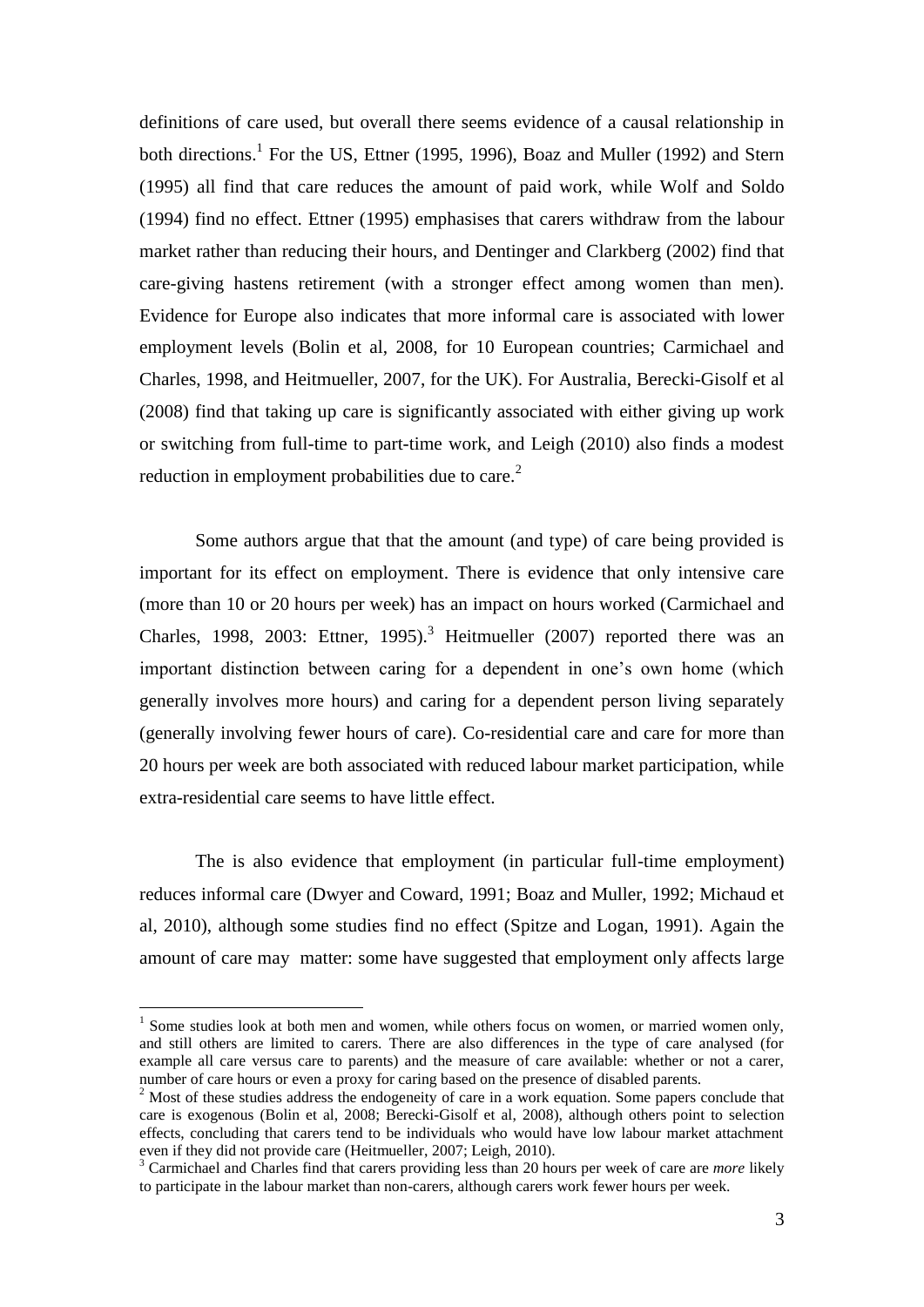amounts of care (Spitze and Logan, 1991; Dwyer and Coward, 1991; Spiess and Schneider, 2003). If much care is provided in small amounts, employment effects may not be detected in studies looking only at whether or not cares takes place (for example, Henz, 2006; Berecki-Gisolf et al, 2008).<sup>4</sup>

The message which emerges from this literature is that the major conflict between labour market participation and care occurs for full-time workers with large burdens of care, and that small amounts of care are much easier to combine with work. However, despite the policy interest and frequent recommendations to promote flexible working (see for example, Berecki-Gisolf et al, 2008), little is as yet known about how far flexible working arrangements change the amount of care provided by employees or enable carers to take up work. We are aware of only one study (Henz, 2006) that examines the effects of flexible working on care provision and the work status of carers. Henz found there was no effect of flexible working availability on the timing of care take-up for women, and that flexible work did not delay the labour market exit of carers.<sup>5</sup> However, the indicators of flexible working used (including flexible hours, working at home, and getting care leave) were derived from data aggregated by socio-economic class. As Henz notes, this may make it more difficult to detect effects, because the flexibility measure refers to a person"s broad occupation rather than their job, and the effects of flexibility may also be confounded with the effects of career structures.

This paper uses employer-employee matched data for Britain to investigate the impact of access to flexible working on care provision among employees.<sup>6</sup> The data contain more detailed indicators of flexible work (at both the workplace and job level) than were available to Henz (2006), and should be more accurate measures of the flexibility actually available to workers. Given the evidence that the interaction between work and care depends on the time devoted to them, we examine whether any effects of flexible working differ across the distributions of work and care hours. We also provide evidence about the potential channels by which flexible work and

 $\overline{a}$ 

<sup>4</sup> Berecki-Gisolf et al (2008) do report that among women taking up caring, those with lower employment levels initially did more caring subsequently.

<sup>&</sup>lt;sup>5</sup> For men, belonging to a socio-economic class with a higher share of part-time working was associated with faster transition into caring

<sup>&</sup>lt;sup>6</sup> The nature of the data (restricted to employees) do not allow us to investigate the impact of flexible work on the employment status of carers.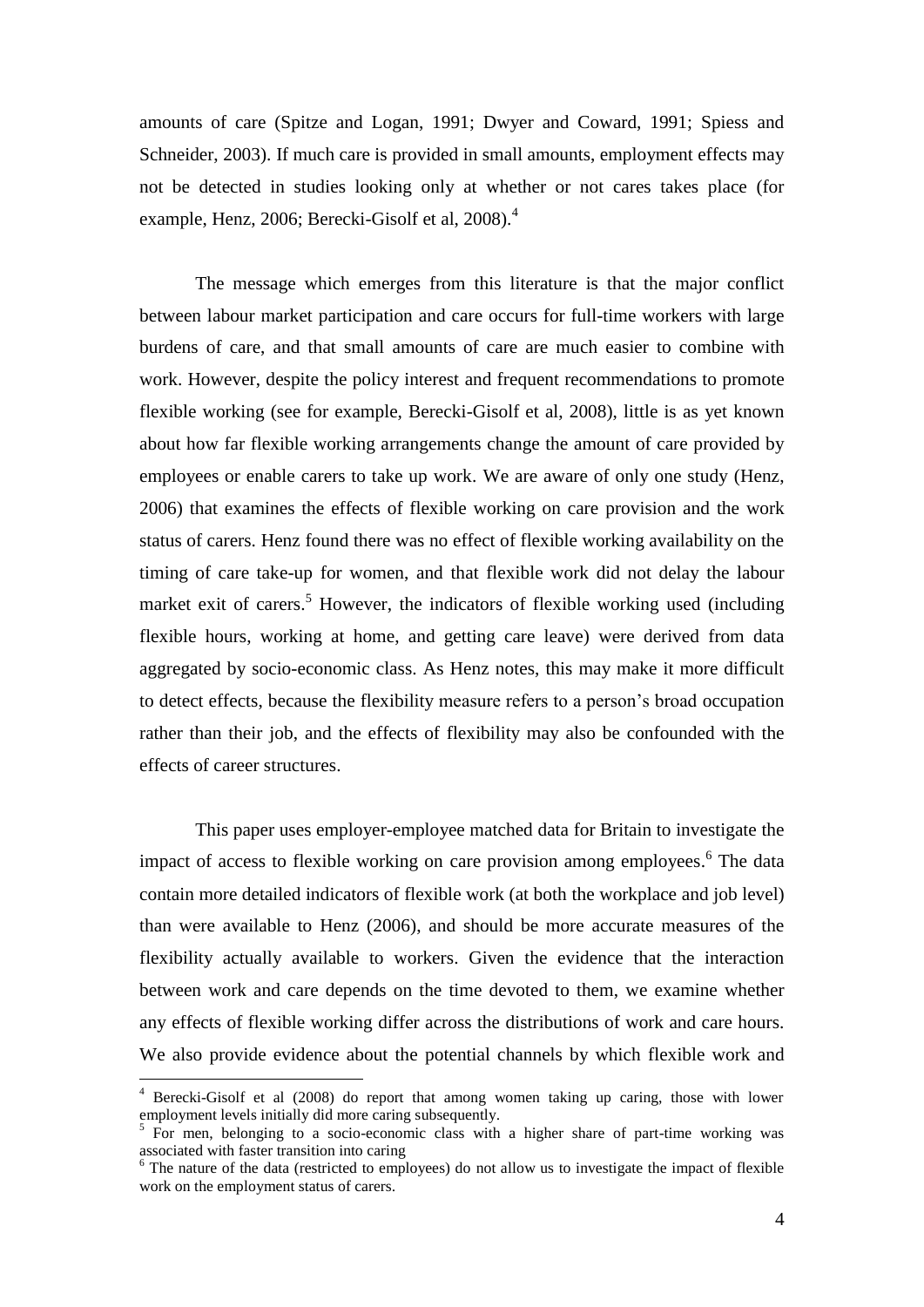care interact, including the sorting of carers into flexible workplaces and the possibility that workplaces provide flexible work because they have a large proportion of carers in the workforce.

# **3. Theoretical considerations**

In line with some previous studies (Wolf and Soldo, 1994), the determination of informal care can be modelled as a time allocation problem. To motivate the empirical analysis, we present a simple individualistic framework that assumes individuals value their own consumption *c*, their leisure *l* and also the amount of care *f* provided to a dependent friend or relative.<sup>7</sup> Care can either be can provided directly by the individual (in hours  $h^c$ ) or purchased as "goods" x at price p, for example by paying for hours of formal care or investing in equipment to aid the person being cared for. Care could also be supplied by another household member, in which case *p* can be considered as the shadow price of their time. The total amount of care will be a combination of formal and informal care, according to the production function  $f(h^c, x)$ . The time allocation problem is then to maximise

*U*(*c*, *l*, *f*)

subject to constraints

 $\overline{a}$ 

| $M + wh^w = px + c$                      | (budget constraint)             |
|------------------------------------------|---------------------------------|
| $T = h^w + h^c + l$                      | (total time constraint)         |
| $h^w \geq 0$ ; $h^c \geq 0$ ; $l \geq 0$ | (non-negative time constraints) |

where *M* is non-labour income, *w* is the wage rate, and  $h^w$  is the number of market work hours (and the price of consumption  $c$  is normalised to 1). The second constraint says that total non-sleep time *T* must be used for either leisure, work or care, while the practical relevance of the third set of constraints is in cases where  $h^w = 0$  (nonparticipation in the labour market) or  $h^c = 0$  (the individual is not a carer).

This model will yield supply functions for hours of informal care and hours of work and demand functions for consumption, leisure and formal care. In particular the care supply function can be written as  $h^c = h^c(M, w, p)$ , and we estimate this model as a baseline case in the empirical work. Thus far, the model does not incorporate constraints on market work, which are implicit in the idea that flexible work might

 $<sup>7</sup>$  This is appropriate to the form of the data we have (i.e. there is no information on the person cared for</sup> or other possible care providers).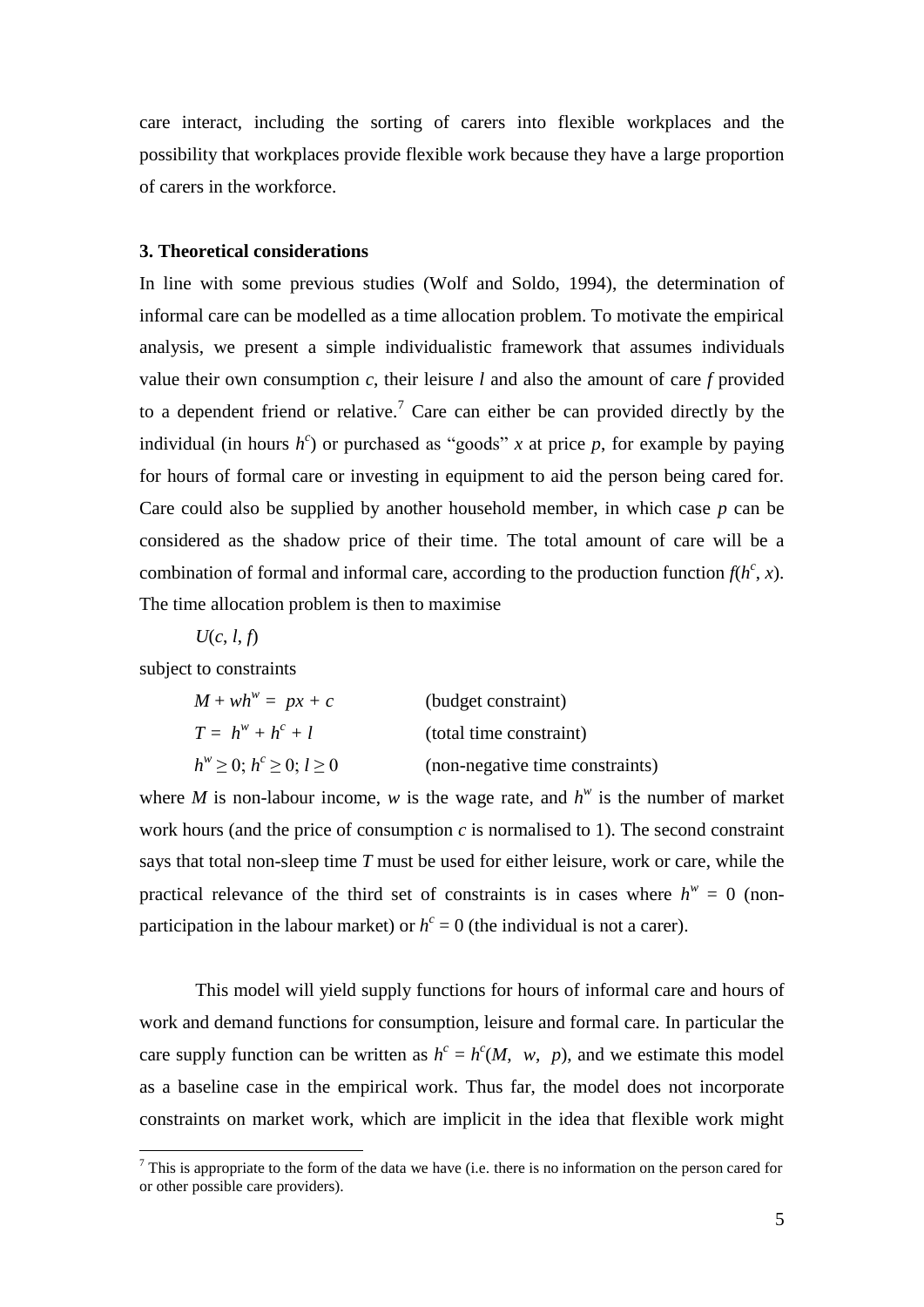help workers do more informal care. One could think of adding a constraint like  $h^c$  +  $h^w \le g(z)$ , where *z* is the availability of flexible work and *g*(.) is some arbitrary function. This says that there is a given amount of time which must accommodate both market work and care, and that this time is effectively expanded if it is possible to work flexibly in the market. With this constraint added, the model will yield a care supply function  $h^c = h^c$  (*M*, *w*, *p*, *z*), in which the availability of flexible work is expected to increase (on average) care provision by relaxing the time constraint.

The next section presents the data which we use to test this prediction and examines the key informal care and flexible work variables. Section 5 then introduces the empirical methods to be used to estimate the models of informal care.

# **4. Data**

The data are taken from the Workplace Employment Relations Survey 2004 (WERS 2004). WERS 2004 is the fifth in a series of surveys based on representative samples of British workplaces. In the last two surveys (1998 and 2004), as well as collecting information from management and worker representatives, questionnaires have been issued to up to 25 workers within each workplace. This allows individual level data to be linked to workplace information, in particular for our purposes, data on the number of hours of caring activity (and other individual characteristics) can be linked to workplace availability of flexible working practices. WERS 2004 covered workplaces with 5 or more employees, achieving a sample of 2295 workplaces and 22451 individual worker responses (Kersley et al, 2006).

The data used in the analysis are taken from the survey of employees and the survey of managers (the survey of employee representatives does not include relevant questions about flexible working). The survey of employees was a self-completion questionnaire administered to a random sample of (up to) 25 employees in each workplace. The survey collected a set of socio-demographic measures, together with information about employees" experience of the job and workplace. Respondents were asked about the availability (to them personally) of a range of flexible working practices, discussed below. They were also asked whether and for how many hours per week they cared for family members or friends with health- or age-related problems. This is our key dependent variable.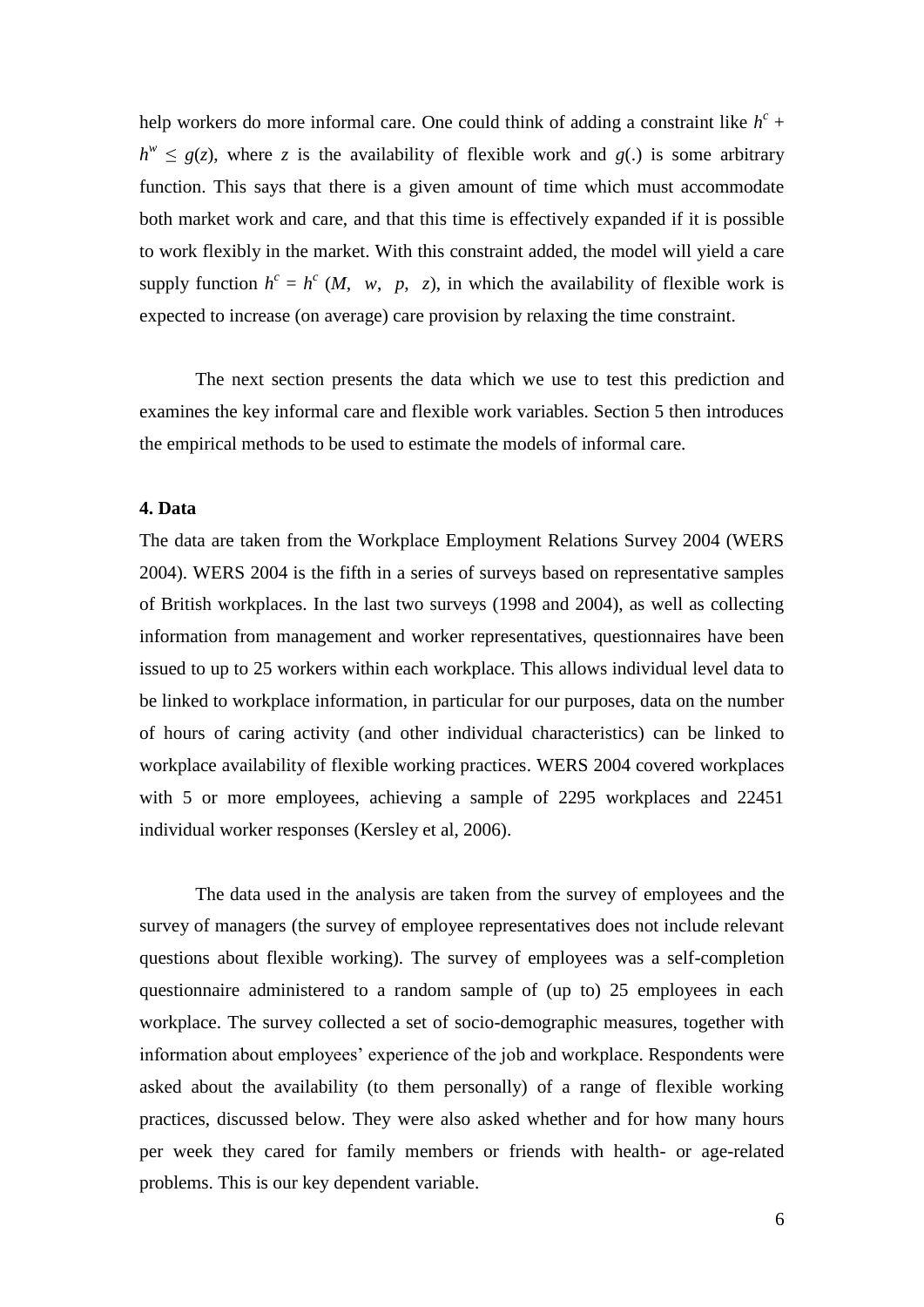The survey of managers was conducted by interviewing the senior manager responsible for day-to-day employment relations at the workplace. The survey included questions about whether any employees in the workplace had access to flexible working practices, listing a similar set of practices as the employee survey. Appendix A reproduces the question wording for the key flexible work and caring variables, and Tables A.1 and A.2 define and summarise the other variables used.

#### *4.1 Flexible work arrangements*

The basic set of flexible work arrangements asked about in WERS 2004 comprises: working at home in normal working hours, reductions in working hours (e.g. changing from full time to part time), increases in working hours (e.g. part time to full time), job share schemes, flexible start and finish times (flexitime), ability to change shift patterns, compressed hours (e.g. 4½ day week), and night working (management survey only). We initially consider the six arrangements which seem most likely to facilitate caring activity – working at home, reductions in hours, job share, flexitime, changing shift patterns and compressed hours – before narrowing the focus to those practices which are found to be significantly associated with informal caring.

Table 1 summarises the management and employee responses to the flexible work questions. According to the employee reports (column (1)), availability of flexible working ranges from about 15% of workers for the option of working at home to nearly 40% for flexitime. The next two columns of the table summarise the management responses: column (2) reports proportions of workplaces with flexible working, while column (3) weights these figures by the number of employees in each workplace to give overall proportions of workers with potential access to flexible working (these proportions are substantially higher than the workplace proportions in most cases, no doubt reflecting the well-documented fact that larger workplaces are more likely to offer flexible working arrangements; Hooker et al, 2007).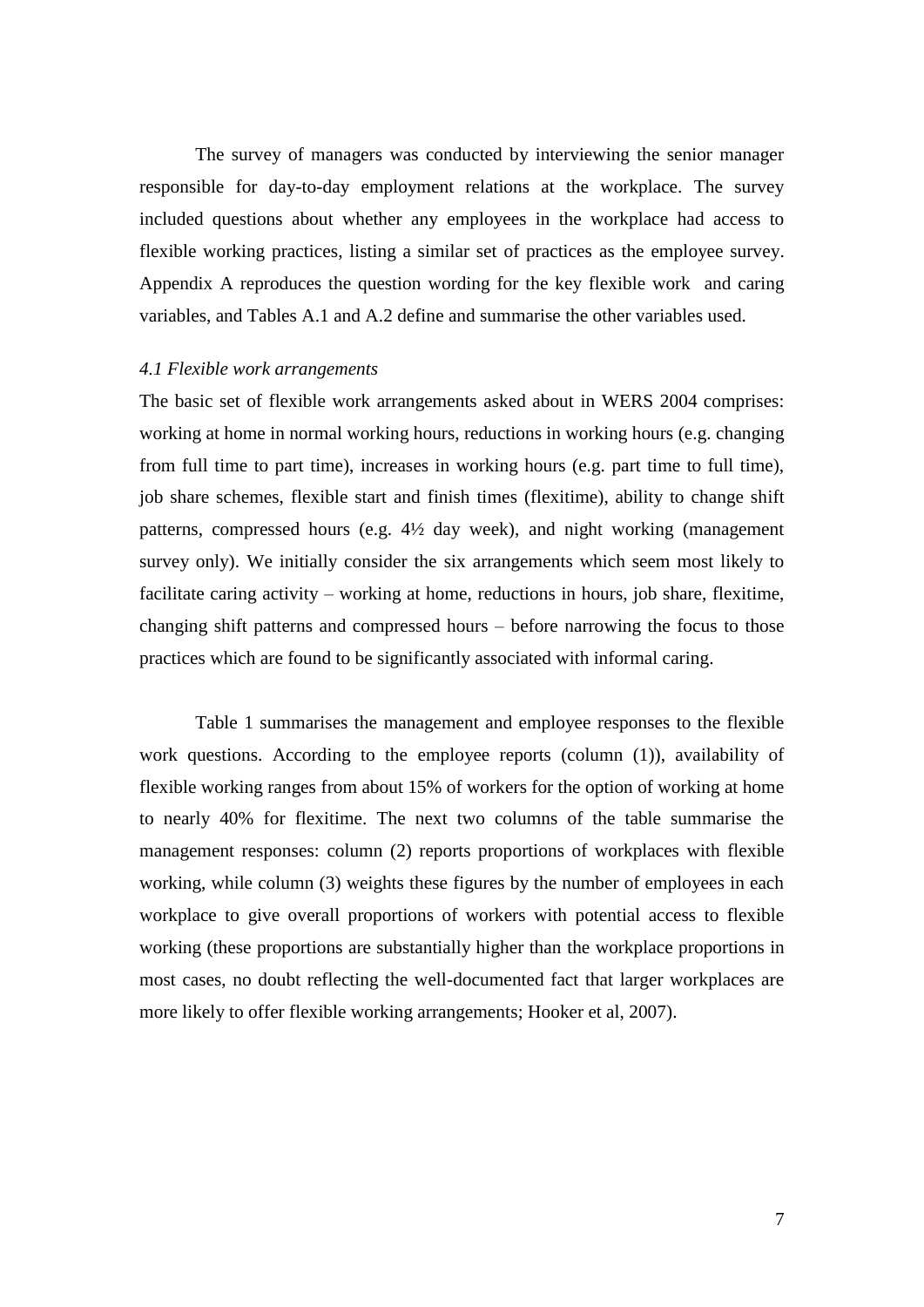|                         | Reports by:      |              |             |                   |  |  |
|-------------------------|------------------|--------------|-------------|-------------------|--|--|
|                         | Employees        | Management   |             | Employees         |  |  |
|                         |                  |              |             | and               |  |  |
|                         |                  |              |             | management        |  |  |
|                         | % employees      | % workplaces | % employees | % employees       |  |  |
|                         | covered          | covered      | in covered  | covered           |  |  |
|                         |                  |              | workplaces  |                   |  |  |
|                         | $\left(1\right)$ | (2)          | 3)          | $\left( 4\right)$ |  |  |
| Flexitime available     | 38.0             | 36.4         | 43.3        | 22.4              |  |  |
| Can reduce work hrs     | 31.6             | 64.0         | 80.6        | 27.8              |  |  |
| Can work at home        | 14.1             | 25.6         | 38.4        | 9.9               |  |  |
| Job share available     | 18.7             | 26.6         | 46.3        | 11.9              |  |  |
| Can change work pattern | 27.5             | 41.5         | 54.7        | 19.0              |  |  |
| Can work compressed wk  | 19.9             | 11.4         | 25.1        | 7.7               |  |  |
| <b>Observations</b>     | 18555            | 1589         | 1589        | 18555             |  |  |

## **Table 1: Availability of flexible working practices**

Notes: estimates are weighted to account for: sample design and selection at employee level (columns (1) and (4)); sample design (column (2)); sample design and number of employees in each workplace (column (3)).

Managers were asked to report whether flexible working was used by *any*  employees in the workplace, so it is not surprising that the figures in column (3) are larger than the proportions as reported by workers.  $8$  For example, 81% of employees are in workplaces offering reduced working hours according to managers, while only 32% of employees report having access to reduced working hours. There is also evidence that workplace-level policies on flexible working may not in fact be implemented at lower levels of the organisation or employees may not be aware of flexible working options (see Budd and Mumford, 2006; Nadeem and Metcalf, 2007). There are also workers who report access to flexible working when the management respondent states that that particular arrangement is not used in the workplace. An explanation for this is that supervisors or more junior managers may allow informal flexible working even when there is no official policy (Yeandle et al, 2006). To deal with these issues, we use two flexible working variables: the first (column (1)) includes any flexible working reported by employees (which should include informal flexible working) while the second (column (4)) only includes flexible working reported by employees if the manager also reports that flexible working is offered in the workplace.

 $\overline{a}$ 

 $8$  For two of the practices (reduced working hours and flexitime), managers were asked whether these arrangements were available to all employees or restricted to some groups only (e.g. employees with children, those with caring responsibilities, and non-managerial staff). By matching these answers to employee characteristics, it is possible to observe within-workplace variation in access to flexible work. In practice, the amount of within-workplace variation is limited and instead we use employees' own responses. We examine the importance of within-workplace variation in Section 6.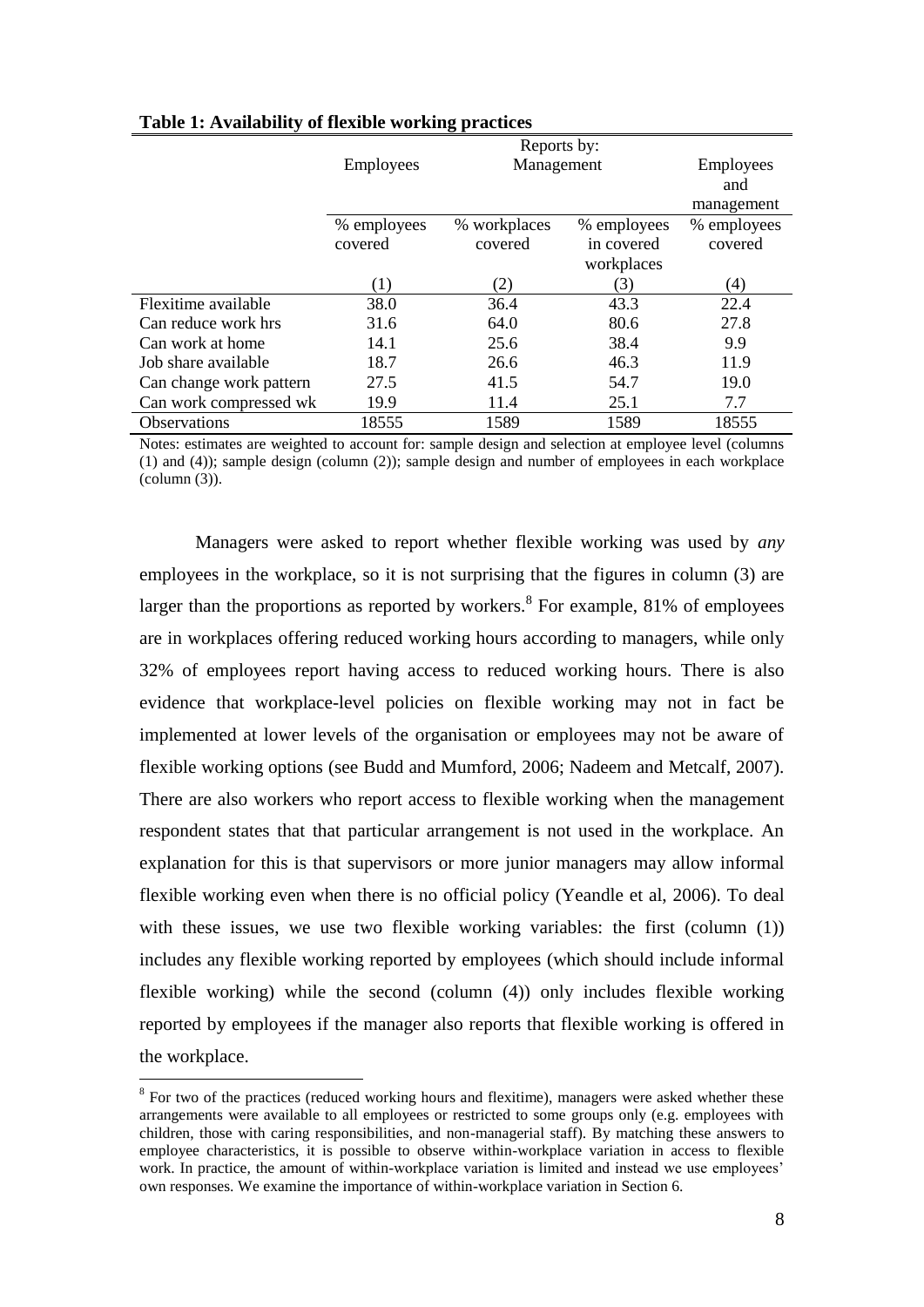### *4.2 Informal care*

| Hours of informal care    | Men   |       | Women |       | A11   |       |
|---------------------------|-------|-------|-------|-------|-------|-------|
| None                      | 86.7  |       | 83.1  |       | 84.9  |       |
| 0-4 hours per week        | 6.6   | 49.6  | 7.3   | 43.2  | 6.9   | 45.7  |
| 5-9 hours per week        | 3.0   | 22.6  | 4.4   | 26.0  | 3.7   | 24.5  |
| 10-19 hours per week      | 1.5   | 11.3  | 2.0   | 11.8  | 1.8   | 11.9  |
| 20-34 hours per week      | 0.5   | 3.8   | 0.9   | 5.3   | 0.7   | 4.6   |
| 35 or more hours per week | 1.6   | 12.0  | 2.3   | 13.6  | 2.0   | 13.2  |
| Total                     | 100.0 | 100.0 | 100.0 | 100.0 | 100.0 | 100.0 |
| <b>Observations</b>       | 8743  |       | 9812  |       | 18555 |       |

**Table 2: Informal care among men and women (%)**

Notes: (1) estimates are weighted to account for sample design and selection at employee level. (2) Figures in italics are proportions of carers (employees with positive care hours).

Table 2 summarises the amount of informal care reported by employees in answer to the question: "Do you look after or give help or support to any family members or friends who have a long-term physical or mental illness or disability, or who have problems related to old age?" Positive amounts of informal care were reported in five bands. Overall, about 15% of employees reported providing some informal care, most of which is fairly "light": slightly under half of carers (6.9% of employees) provided 4 or fewer hours per week, and just under a quarter (3.7% of employees) provided 5–9 hours of care. Some 30% of carers provided 10 hours or more, and 18% of employees reported being intensive carers (20 or more hours per week). While it is not true that all carers are women, they are significantly more likely to care than men (17% compared to 13%), and female carers are also less likely than men to report very low hours of care (less than 5 hours). Both the levels of overall care and the gender gap are similar to those from other data sources, including the 2001 Census (reported in Yeandle et al, 2006: overall caring rates were about 3% points lower, but included employees in workplaces with less than 5 employees) and the British Household Panel Survey (BHPS).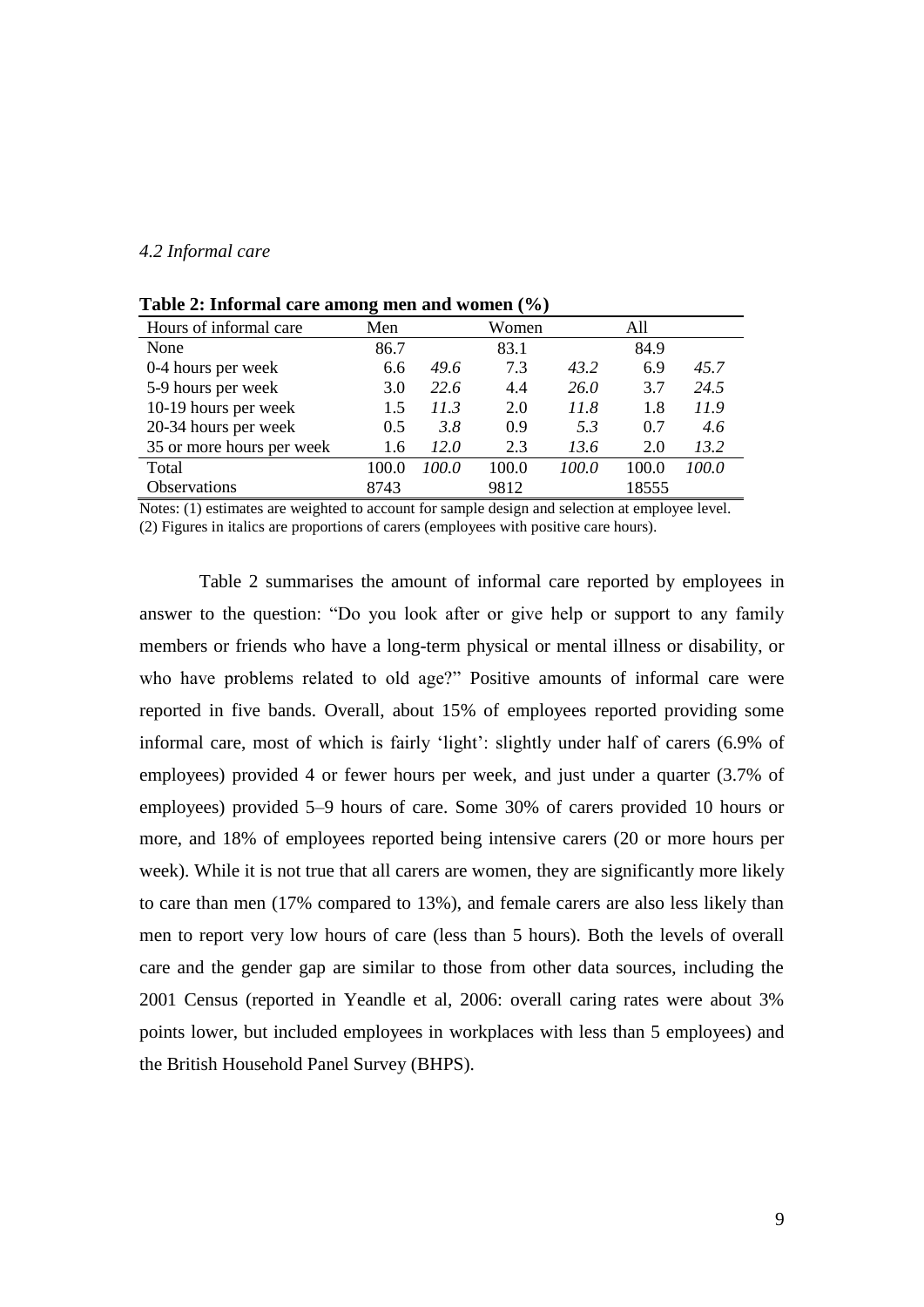#### **5. Econometric framework**

The empirical analysis is based on a reduced-form equation that models care among employees as a function of (a) characteristics that influence the supply of care and (b) measures of access to flexible working. A more structural approach is not feasible as it would impose identification requirements which are difficult to achieve with the data available. The first is that for some workers, there will be no effect on care provision either because they do not give any care, or because the amount of care is low enough to fit in with work commitments (in other words, the flexible work constraint does not bind). Other workers will be constrained in the amount of care they provide by the lack of flexible work. A structural approach would allow for both constrained and unconstrained "regimes" of care provision, and evaluate the effect of access to flexible work on time constraints. Since the data do not include information about whether individuals" work commitments prevent them from providing as much care as they would like, this approach is not feasible. In the reduced-form approach, the impact of access to flexible work on care should therefore be interpreted as a average effect on the whole population of workers and not just those who are constrained.

The second issue is that the sample will under-represent intensive carers who are unable to work because of their care commitments. Again, identification is problematic because WERS only includes employed workers, and so without strong assumptions it is not possible to estimate the effect of selection out of the sample due to care. Because of this selection, the estimated coefficient on flexible work will combine two distinct effects: (i) the effect on the care hours of existing workers and (ii) the effect on average care hours owing to any increased employment among carers. As already noted, research into the effect of care on employment suggests that only high levels of care (typically more than 20 hours per week) have a substantial effect of employment probabilities. Selection is therefore most likely to thin out the density of observed care hours at high levels. In Section 6.4, we specifically investigate the heterogeneous effects of flexible work across the care hour distribution.

As seen in Section 4, the dependent variable is banded rather than continuous and so ordinary least squares regression is not appropriate. Instead we use ordered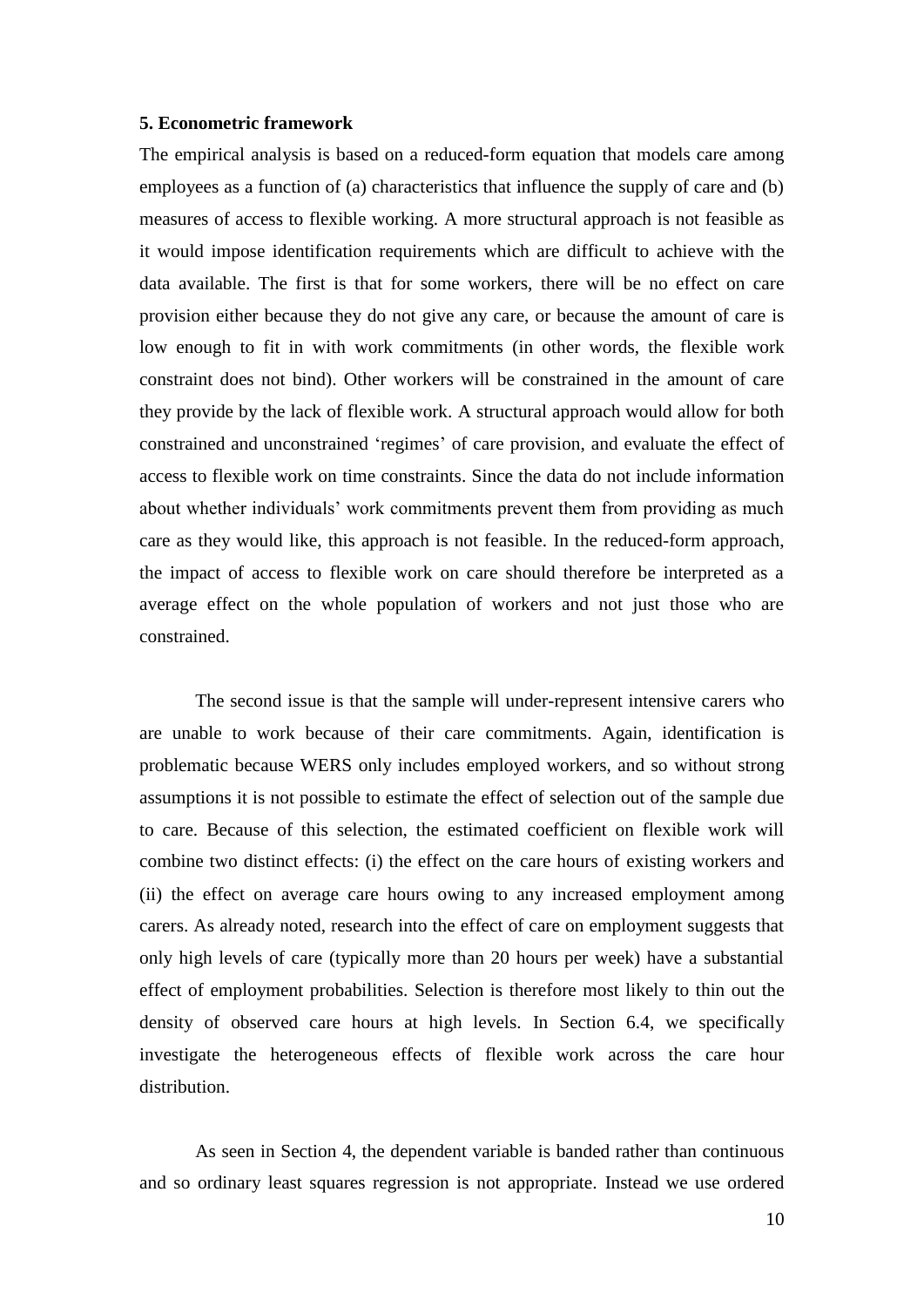probit techniques to model the probability of care hours falling into each of the six different bands. An extension of the ordered probit, interval regression, would also be possible (Wooldridge, 2002, pp508–9) but interval regression makes stronger distributional assumptions (which are rejected by diagnostic tests). Furthermore, the ordered probit is readily adapted to estimate heterogeneous effects across the hours bands, and can also be extended to allow for endogenous flexible work (using a bivariate ordered probit). The ordered probit assumes there is a latent variable *y<sup>i</sup>* \* , for individual *i*, which determines the response category according to its value relative to a set of cutpoints:

$$
y_i = k
$$
 if  $\mu_{k-1} < y_i^* \le \mu_k$ ,  $k = 1, ..., 6$ 

where  $\mu_1, \ldots, \mu_5$  are cutpoints to be estimated (and  $\mu_0 = -\infty, \mu_6 = +\infty$ ). The latent variable is modelled as:

$$
y_i^* = \mathbf{x}_i \mathbf{\beta} + \varepsilon_i, \quad \varepsilon_i | \mathbf{x}_i \sim N(0, 1)
$$

 $\overline{a}$ 

where  $\mathbf{x}_i$  is a vector of determinants of care hours, including the flexible work availability, and the coefficients of interest to be estimated are the vector **β**. Assuming the error term  $\varepsilon$  is normally distributed, we can write down the probability of observing category *k* as:

 $Pr[\mu_{k-1} < y_i^* \leq \mu_k] = Pr[y_i^* \leq \mu_{k-1}] - Pr[y_i^* \leq \mu_k] = \Phi(\mu_k - \mathbf{x}_i \boldsymbol{\beta}) - \Phi(\mu_{k-1} - \mathbf{x}_i \boldsymbol{\beta})$ where Φ(.) is the standard normal cumulative density function.

We can view  $y^*$  as being some (unknown) monotonic transformation of underlying desired hours  $h^{c^*}$ , i.e.  $y^* = g(h^{c^*})$ . This makes the model more flexible than interval regression, which assumes that  $h^{c^*}$  **x** is normally distributed (and takes the cut-points as given by the hours band intervals). By contrast, the ordered probit allows  $h^{c^*}$  **x** to be non-normally distributed and instead models the normally distributed transformed variable. $9$  In practice the ordered probit and interval regression give similar results, though statistical tests favour model tests favour the ordered probit.

Some attention is needed in interpreting the estimates. The **β** coefficients give the marginal effect of  $\bf{x}$  on  $y^*$ , but we are more interested in the marginal effect on actual hours of care (either including or excluding zero hours) or on the probability of being a carer. The probabilities and marginal effects associated with each hours band are easily calculated using the formulae above, and can be expressed in terms of

<sup>&</sup>lt;sup>9</sup> The cutpoints need to be estimated in the ordered probit since  $\mu_k = g(a_k)$ , where  $a_k$  are true hours cutoffs, and *g*(*.*) is unknown.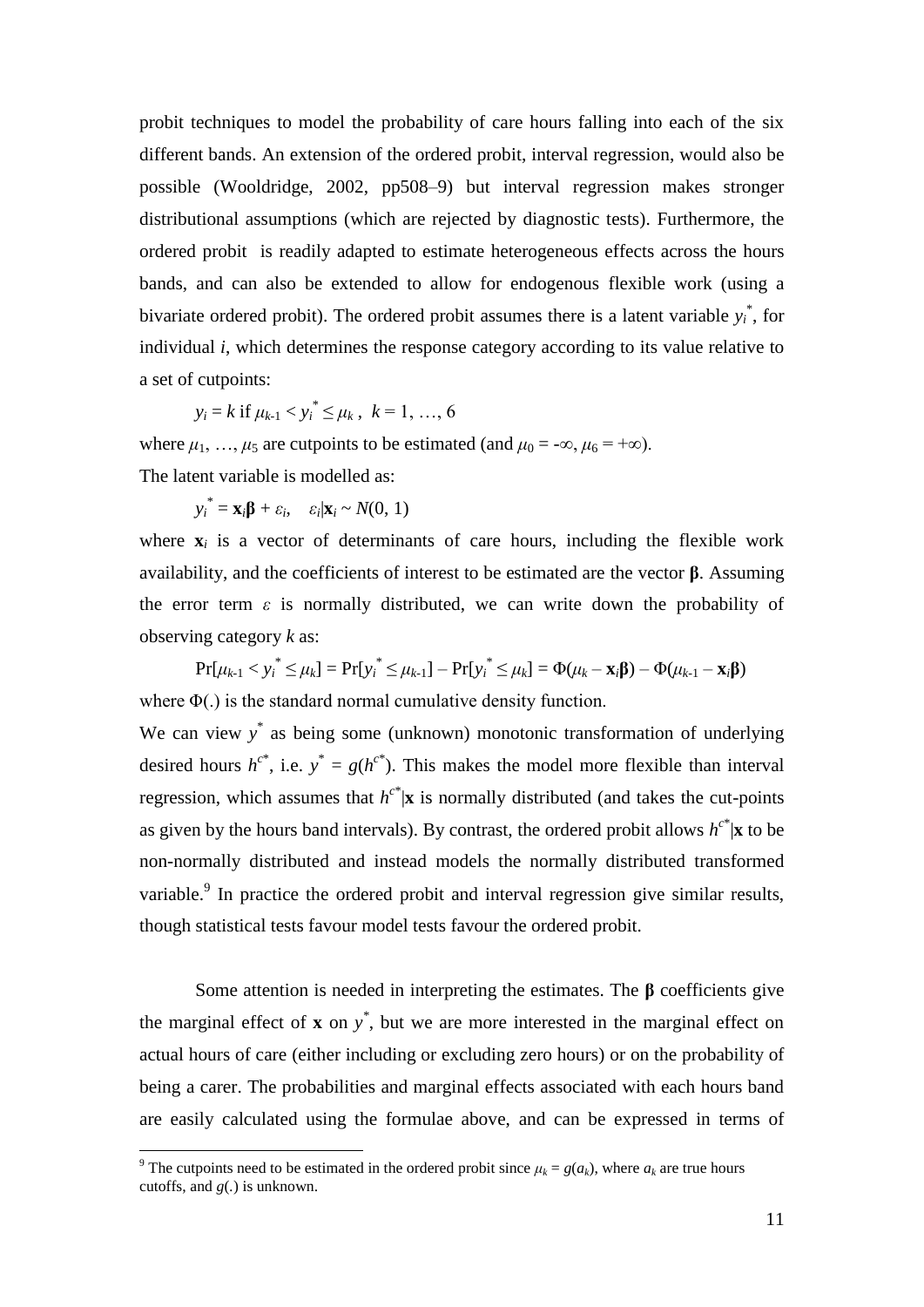expected hours by multiplying by the mid-points of the bands (see section 6.2). The coefficients only have a strictly casual interpretation if the determinants of care in **x** (in particular, for our purposes, the flexible work measures) are not correlated with the unobserved determinants of care included in *ε*. Measures of *access* to flexible work are less likely to be correlated with  $\varepsilon$  than take-up of flexible arrangements (which is clearly jointly determined with care). (Furthermore, the impact of access to flexible work, which can be legislated for, is arguably more relevant to policy than take-up.) Nevertheless, access to flexible work may still be endogenous if carers sort into workplaces offering flexible arrangements, or if firms respond to the presence of carers by providing flexible work. Therefore the baseline estimates should be considered as associations rather than causal effects. We consider the possible channels that might explain these associations in detail in Section 6.5.

# **6. Results**

## *6.1 Model of care hours*

We now present (in Table 3) the ordered probit estimates of the basic care supply equation (omitting any flexible work measures). The model was estimated by maximum likelihood and standard errors allow for the clustering of individuals within workplaces. The explanatory variables are a set of individual characteristics expected to influence the supply of care hours: age, gender, marital status, presence of children of different ages, ethnic group, log hourly wage, and highest educational qualification. Rather than estimating separate equations for men and women, we allow for a genderspecific intercept and interactions. We dropped insignificant interactions during pretesting, so the final model includes interactions of female gender with marital status and education levels. It turns out, see below, that the effect of flexible work does not differ across gender.

The estimates in the table are the raw probit coefficients, which we present to examine the broad patterns in the determinants of care hours. We focus on the marginal effects in specific cases below when we consider the effect of flexible working. As expected from previous research (Yeandle et al, 2006), informal care is strongly related to a person"s age. All else constant, the number of hours of informal care peaks in the 50-59 year age group. The coefficient on the dummy variable for women is not significant, and the married/cohabiting coefficient is not significant,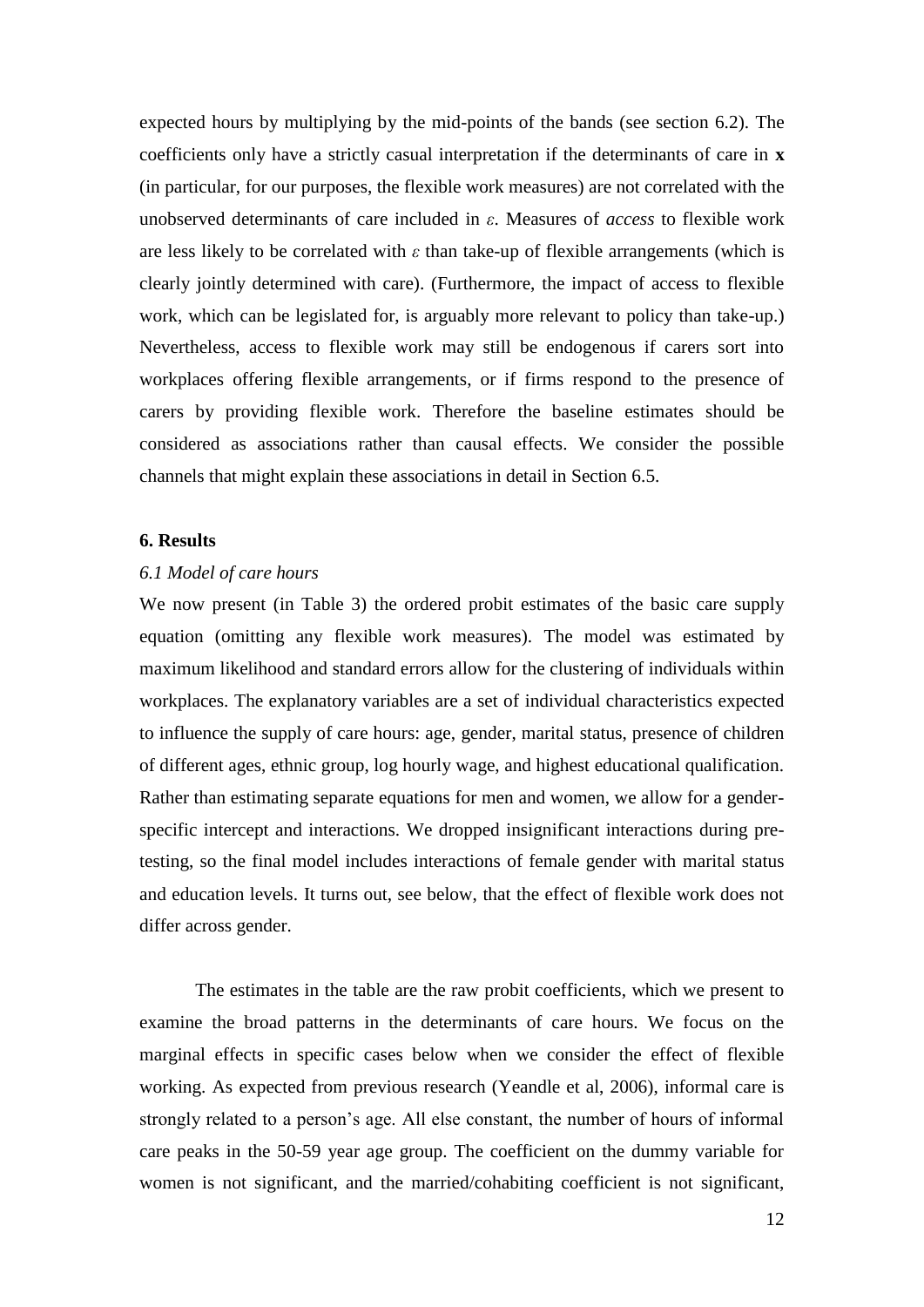however the interaction of the two is highly significant. This implies that single women do not provide more care than men (married or single), but that married women provide more care than both groups. Some previous studies have found that single individuals give more care than married people (see the survey in Henz, 2006). However, marriage also increases the potential demand for care, both from the spouse and in-laws, and this effect seems to dominate in this sample of employees.

| Explanatory        | Coefficient | Explanatory         | Coefficient |
|--------------------|-------------|---------------------|-------------|
| variable           | $(t$ -stat) | variable            | $(t$ -stat) |
| Female             | $-0.062$    | Log(hourly wage)    | $-0.069***$ |
|                    | $(-0.94)$   |                     | $(-3.07)$   |
| Aged 22-29 yrs     | 0.073       | CSE or other quals  | 0.055       |
|                    | (1.13)      |                     | (1.00)      |
| Aged 30-39 yrs     | $0.238***$  | O levels            | 0.039       |
|                    | (3.72)      |                     | (0.73)      |
| Aged 40-49 yrs     | $0.567***$  | A levels            | $-0.017$    |
|                    | (8.67)      |                     | $(-0.29)$   |
| Aged 50-59 yrs     | $0.782***$  | First/higher degree | $-0.138***$ |
|                    | (12.36)     |                     | $(-2.64)$   |
| Aged $60+$ yrs     | $0.601***$  | Female * CSE        | 0.075       |
|                    | (7.53)      |                     | (1.02)      |
| Married/cohabiting | $-0.016$    | Female * O levels   | $0.113*$    |
|                    | $(-0.41)$   |                     | (1.68)      |
| Female * married   | $0.161***$  | Female * A levels   | 0.104       |
|                    | (3.25)      |                     | (1.37)      |
| Has kids 0-4 years | $-0.100**$  | Female * degree     | $0.181***$  |
|                    | $(-2.41)$   |                     | (2.62)      |
| Has kids 5-11 yrs  | 0.039       | Cutpoint 1          | 1.379 ***   |
|                    | (1.22)      |                     | (17.32)     |
| Has kids 12-18 yrs | $0.081***$  | Cutpoint 2          | $1.777***$  |
|                    | (2.83)      |                     | (22.00)     |
| <b>Black</b>       | 0.000       | Cutpoint 3          | 2.095***    |
|                    | (0.00)      |                     | (25.64)     |
| Asian              | $0.272***$  | Cutpoint 4          | $2.341***$  |
|                    | (4.30)      |                     | (28.24)     |
| Chinese/mixed race | $-0.027$    | Cutpoint 5          | $2.474***$  |
|                    | $(-0.19)$   |                     | (29.80)     |
| $\,N$              | 18555       | Log-likelihood      | $-11743.3$  |

**Table 3: Supply of informal care hours**

Notes: (i) the dependent variable is the number of hours of informal care per week, banded into six categories: zero hours, 0–4 hours, 5–9 hours, 10–19 hours, 20–34 hours, 35+ hours; (ii) model estimated using ordered probit, with standard errors adjusted for clustering of workers within workplaces; (iii) *t*-statistics in parentheses; (iv) \* significant at 10%; \*\* significant at 5%; \*\*\* significant at 1%

Preschool children are associated with less informal care, while teenage children are associated with more. Again, there is no consensus on the effects of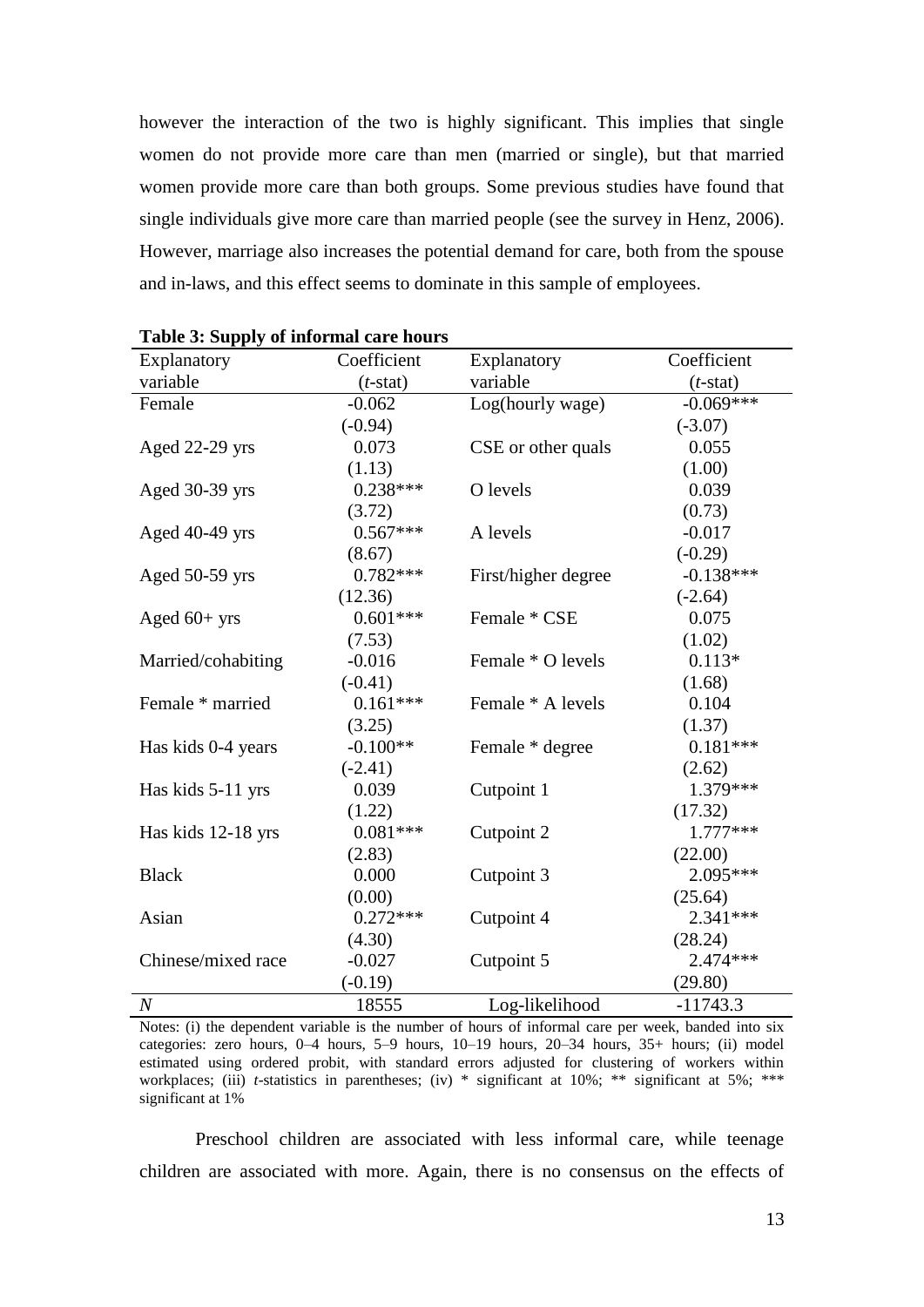children in the literature, but older children may increase care provision if they can relieve carers of household chores. The wage coefficient is negative and statistically significant, which is consistent with a substitution effect: a higher wage increases the opportunity cost of providing informal care. All else constant, only degree-level qualifications have an effect on care: they reduce care provided by men, and slightly increase care provided by women, holding the wage constant.

#### *6.2 Impact of access to flexible working on care hours*

We next introduce the measures of flexible working availability into the model. Recall that we use two alternative sets of measures: first, based on workers' reports only and second, workers' reports corroborated by managers' reports. There are six possible flexible work arrangements (see Table 1), however they are strongly correlated with one another: workplaces providing one flexible arrangement are more likely to provide other arrangements too. One way to deal with this issue would be to combine the arrangements into a single index or extract a common factor from the six measures. Unfortunately, this would not allow us to examine any distinct effects due to the type of flexible working offered. We therefore kept the measures separate in initial investigations.

First, we estimated the care hours model, introducing each flexible working practice separately. Two of the arrangements (changed working patterns and working at home) showed no significant relationship with informal care, and so we next we estimated a model including the remaining four flexible working practices. The results are presented in Table 4, column (1) for the worker reports, and column (4) for the worker/management reports. This model shows that, allowing for independent effects of the four practices, only flexitime and reduced working hours show up as statistically significant. These two measures can be seen as representing two distinct dimensions of flexibility: the ability to adjust the timing of work and the ability to reduce the total amount of work. In columns (2) and (5), we retain only these two flexible work measures. Equality of the two coefficients in each model cannot be rejected, so our final baseline model (columns (3) and (6)) includes an ordered categorical variable giving the number of flexible practices (zero if neither flexitime nor reduced hours is available, 1 if one of them is available and 2 if both practices are available). The remainder of the paper uses this baseline specification, but we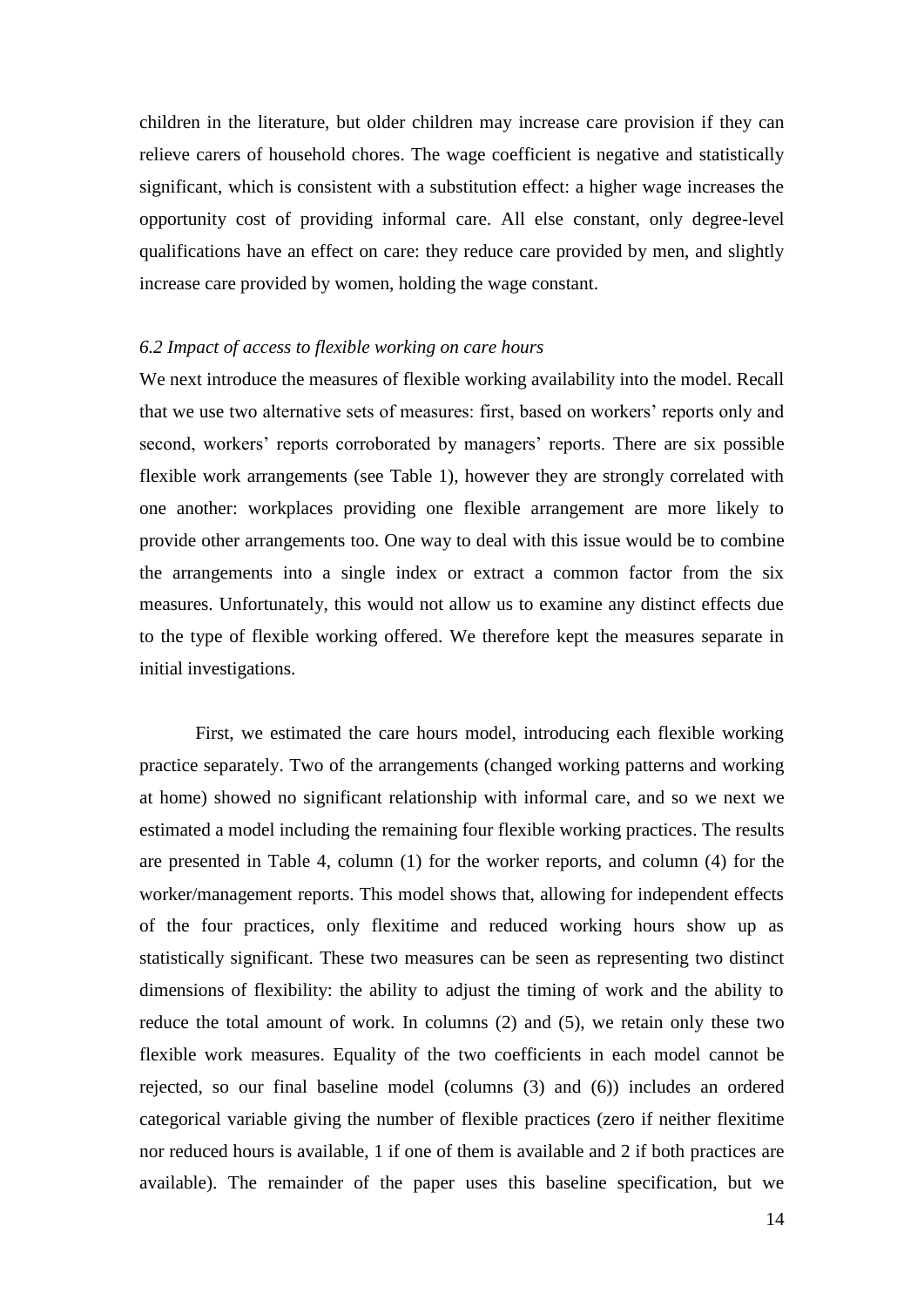disaggregate the summary indicator as appropriate to test for distinct effects of flexitime and reduced hours working.

|                  | $\frac{1}{2}$ |                |            | $\cdots$  |                           |            |
|------------------|---------------|----------------|------------|-----------|---------------------------|------------|
|                  |               | Worker reports |            |           | Worker/management reports |            |
| Availability of: | (1)           | (2)            | (3)        | (4)       | (5)                       | (6)        |
| Flexitime        | $0.050**$     | $0.049**$      |            | 0.049     | $0.051*$                  |            |
|                  | (1.98)        | (2.00)         |            | (1.64)    | (1.78)                    |            |
| Reduced hours    | $0.054**$     | $0.050**$      |            | $0.054**$ | $0.058**$                 |            |
|                  | (1.99)        | (1.98)         |            | (2.01)    | (2.21)                    |            |
| Compressed wk    | 0.006         |                |            | 0.013     |                           |            |
|                  | (0.21)        |                |            | (0.31)    |                           |            |
| Job share        | $-0.018$      |                |            | 0.009     |                           |            |
|                  | $(-0.58)$     |                |            | (0.24)    |                           |            |
| No. of flexible  |               |                | $0.050***$ |           |                           | $0.055***$ |
| arrangements     |               |                | (3.24)     |           |                           | (3.16)     |
| $\overline{N}$   | 18555         | 18555          | 18555      | 18555     | 18555                     | 18555      |

**Table 4: Association of access to flexible working with care hours**

Notes: (i) see notes to Table 3; (ii) controls also included are: log hourly wage and dummy variables for gender, five age groups, marital status, dependent children in three age groups, ethnic group, and highest qualification; and interactions of gender with marital status and qualification; (iv) *t*-statistics in parentheses; (v) \* significant at 10%; \*\* significant at 5%; \*\*\* significant at 1%

To assess the substantive importance of these effects, Table 5 presents predictions of the probability of caring (i.e. care hours greater than zero) and the expected number of care hours among carers (i.e. conditional on care hours being greater than zero), taken from the model using worker reports (column (3) in Table 4). The table compares a scenario without flexible working to a scenario in which either flexitime or reduced hours are available. Predictions are made for a specific reference person (a married woman in her fifties with no dependent children, qualified to Alevel, and earning the sample mean wage), and as well as for all individuals in the sample (and the average reported). The reference person is more likely than the average to be a carer (the probability of caring without flexible working is 0.27 compared to 0.15 on average) and, if a carer, the expected number of care hours is higher (4.6 hours against 2.1 hours). Having access to either flexitime or reduced hours is associated with an increase in the probability of being a carer of 1.7 percentage points for the reference person and 1.2 percentage points on average. These absolute effects equate to a proportionate increase in the probability of caring of some 6-8%. Access to flexible working is associated with an increase of 0.5 hours of care for the reference person (assuming she cares) and 0.25 hours among carers on average. These effects corresponds to a increase of just over 10% in the expected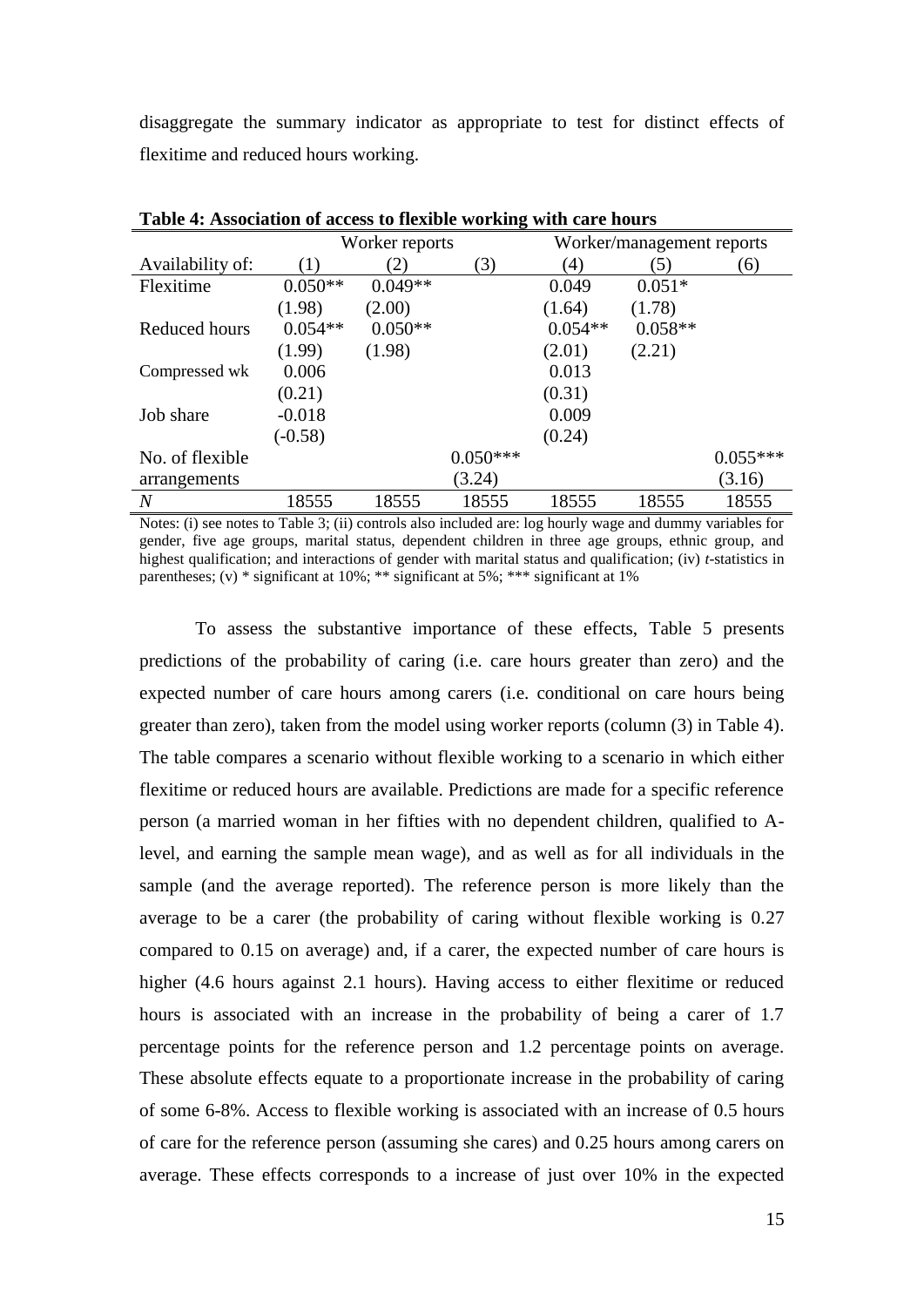number of hours, suggesting a moderate effect of flexible working in relaxing the constraints that hinder workers in providing informal care. The remainder of the paper looks into whether this effect differs across the distribution of work and care hours, and investigates the mechanisms which might lie behind this association, paying attention to possible non-random sorting of workers into workplaces and reverse causality.

| Tuble of Treatered impues of hemole working on eare hours |                  |                 |                |                            |  |
|-----------------------------------------------------------|------------------|-----------------|----------------|----------------------------|--|
|                                                           | Reference person |                 | Sample average |                            |  |
|                                                           | Pr(caring)       | E(hours caring) |                | Pr(caring) E(hours caring) |  |
| No flex work practices 0.267                              |                  | 4.60            | 0.151          | 2.06                       |  |
| 1 flex work practice                                      | 0.284            | 5.12            | 0.163          | 2.31                       |  |
| Difference                                                | 0.017            | 0.52            | 0.012          | 0.25                       |  |

**Table 5: Predicted impact of flexible working on care hours**

Notes: (i) predictions are derived from model (3) in Table 3; (ii) reference person is a woman is aged 50-59, married with no dependent children, has A-levels and earns the sample mean wage (£8.85/hr); (iii) sample average is mean of predictions across all individuals in sample; (iv) expected care hours are calculated by assigning the midpoint to each hours band (assuming a mean of 40 hours in the 35+ hours category).

#### *6.3 Differences in impact of flexible working across full-time/part-time status*

Previous studies have suggested that the trade-off between employment and care is more acute at high intensities of work and, especially, care (e.g. Carmichael and Charles, 2003). Little is known about how flexible work moderates the trade-off at different work and care intensities, though it has been suggested (e.g. Henz, 2006) that flexible working might be most helpful in facilitating small amounts of care. The next two sub-sections investigate heterogeneous effects of flexible work across the work and care hours distributions.

We first look at working hours, distinguishing between part-time work (30 hours or less per week), "standard" full-time hours of up to 48 hours per week, and long hours working (more than 48 hours). We also separate flexible working into reduced hours working and flexitime. Since the first affects the amount of work and the second affects the distribution of work, they may interact with total working hours in distinct ways. Table 6 presents re-estimates of the care hours equations which now condition on work hours (standard full-time is the base category) and allow different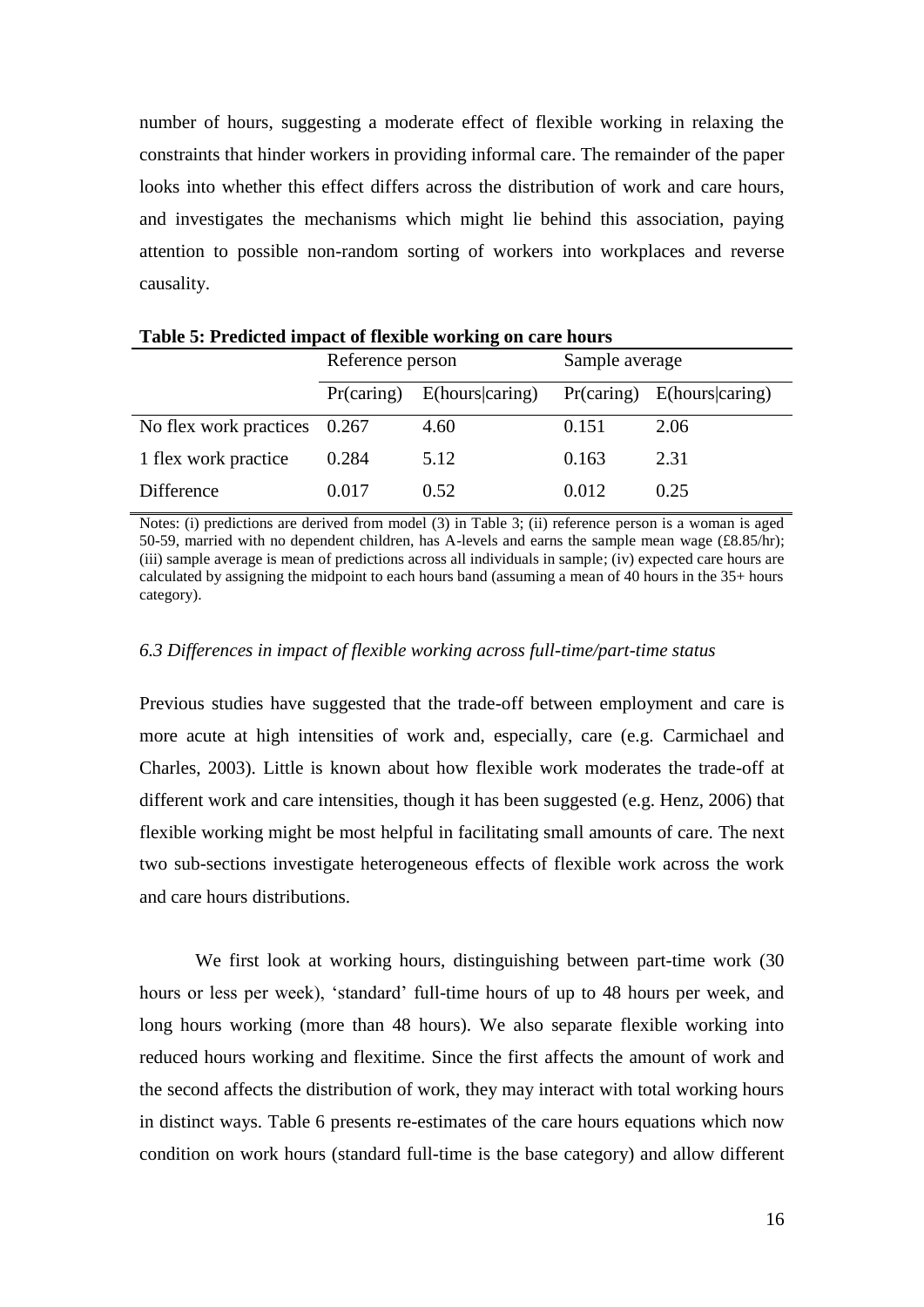effects of flexible working for part-timers and long-hours workers. The first two rows of the table show that part-time workers do more care than "normal" full-timers but that long-hours workers do not do any less. The part-time finding is as expected from previous literature (Berecki-Gisolf et al, 2008), and if we consider part-time jobs as flexible, is evidence that the take-up of flexible work is associated with more informal care. However, it seems that long-hours working is no more restrictive for care than working standard full-time hours.

|                                                | Worker reports | Worker/management |
|------------------------------------------------|----------------|-------------------|
|                                                |                | reports           |
|                                                | (1)            | (2)               |
| Part time $\left(\leq 30 \text{ hours}\right)$ | $0.121***$     | $0.141***$        |
|                                                | (3.10)         | (3.87)            |
| Long hours $($ >48 hours)                      | $-0.042$       | $-0.040$          |
|                                                | $(-0.95)$      | $(-1.01)$         |
| Flexitime available                            | 0.033          | 0.042             |
|                                                | (1.08)         | (1.23)            |
| Part-time * flextime available                 | 0.030          | 0.011             |
|                                                | (0.57)         | (0.19)            |
| Long hours * flextime available                | 0.085          | 0.105             |
|                                                | (1.07)         | (1.02)            |
| Can reduce work hrs                            | $0.087***$     | $0.103***$        |
|                                                | (2.70)         | (3.11)            |
| Part-time * can reduce work hours              | $-0.106*$      | $-0.138**$        |
|                                                | $(-1.95)$      | $(-2.51)$         |
| Long hours * can reduce work hours             | $-0.155*$      | $-0.116$          |
|                                                | $(-1.74)$      | $(-1.24)$         |
| $\overline{N}$                                 | 18555          | 18555             |

#### **Table 6: Impact of flexible working on care hours by work hours**

Notes: (i) see notes to Table 3; (ii) controls also included are: log hourly wage and dummy variables for gender, five age groups, marital status, dependent children in three age groups, ethnic group, and highest qualification; and interactions of gender with marital status and qualification; (iii) *t*-statistics in parentheses; (iv) \* significant at 10%; \*\* significant at 5%; \*\*\* significant at 1%

The interactions show that flexitime does not have a different effect among part-timers or long-hours workers (although with the extra interactions, the main flexitime effect is no longer significant). But we see some evidence that the ability to reduce hours is more effective among full-timers, since the interaction of reduced hours availability and part-time working is negative (and even somewhat larger than the main effect). The long-hours interaction is also negative, though only marginally significant (and the only in the specification using worker reports). It may be that parttime jobs are already quite flexible, so that the additional option to reduce hours does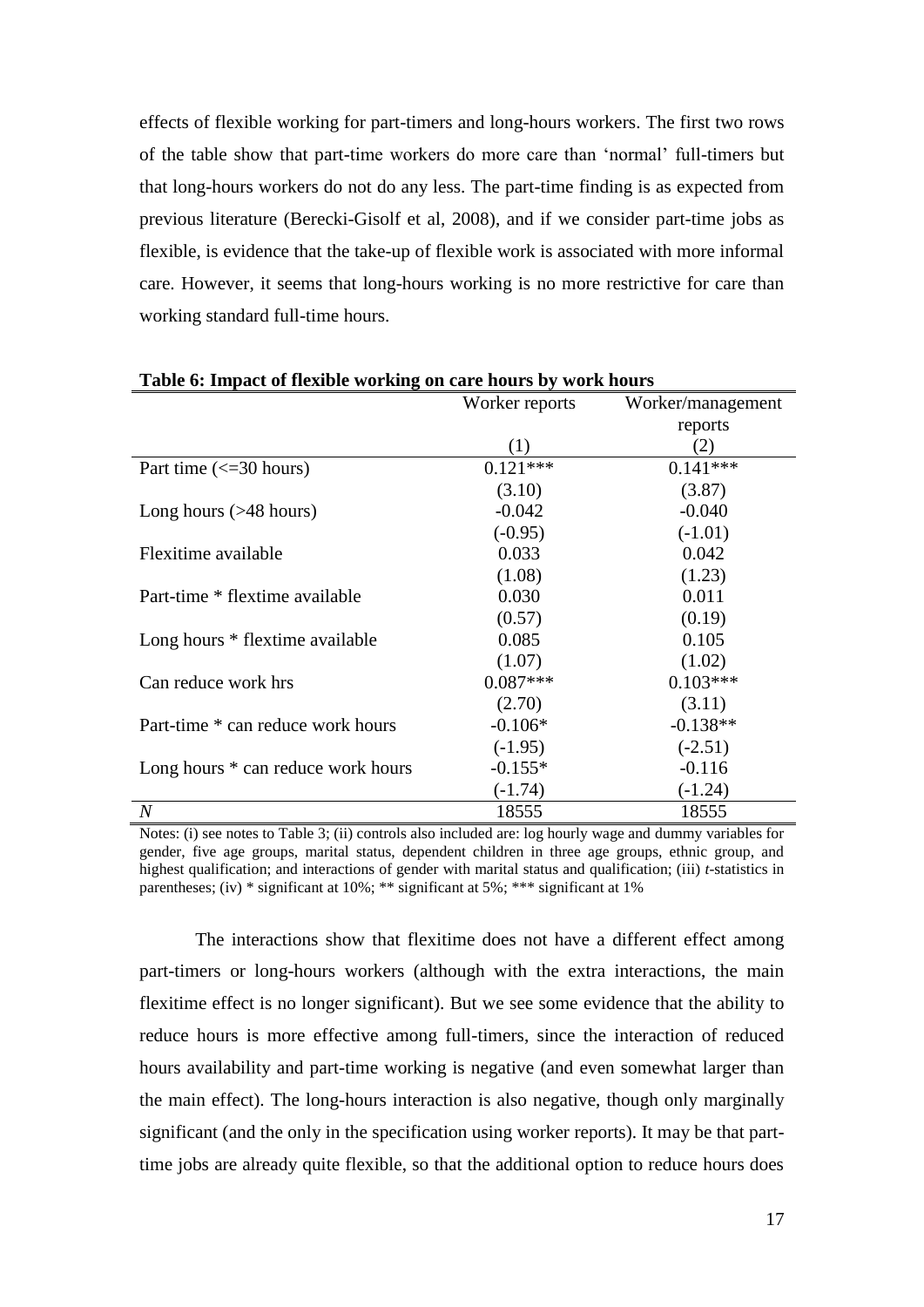not make much difference, while long-hours working is too inflexible for a small reduction in hours to help much (or perhaps, these workers are too busy to reduce their hours). In both cases though, we should bear in mind that working hours are potentially endogenous, for example workers may choose a part-time job because they need that level of flexibility and long-hours workers may accept a heavy work load as a requirement when they take the job.

## *6.4 Different effects across care hours thresholds*

To investigate whether there are heterogeneous effects of flexible working across the care hours distribution, the ordered probit model can be extended to allow the cutpoints themselves to be functions of observed characteristics and not just constants (see Terza, 1985):

$$
\mu_k = \alpha_k + \mathbf{x}_i \delta_k
$$

where  $\alpha_k$  is a constant and  $\delta_k$  is a vector of coefficients. This allows for the possibility that changes in characteristics may increase or decrease the chances of changing categories by moving a particular cutpoint. Incorporating this new specification of the cutpoints into the probability of observing category *k*, we get:

 $\Pr[\mu_{k-1} < y_i^* \leq \mu_k] = \Phi(\alpha_k - \mathbf{x}_i \beta_k) - \Phi(\alpha_{k-1} - \mathbf{x}_i \beta_{k-1})$ 

where a separate set of coefficients  $\beta_k$  is estimated at each cutpoint.

Table 7 reports the coefficients on the availability of flexitime and reduced hours working (entered separately to allow for different impacts), with a test of equality across the five thresholds. Equality is rejected at the 5% level for the coefficients on flexitime, but not for the reduced hours coefficients (although their magnitudes are largest at the two lower thresholds). The sizes of the flexitime coefficients (especially when using the worker/management reports) suggests that flexitime increases the chances of becoming a carer, and of providing small amounts of care, but does not affect the provision of large amounts of care. Although the evidence is only tentative, this does suggest that more flexible working would not help reconcile work and care for those with large care burdens.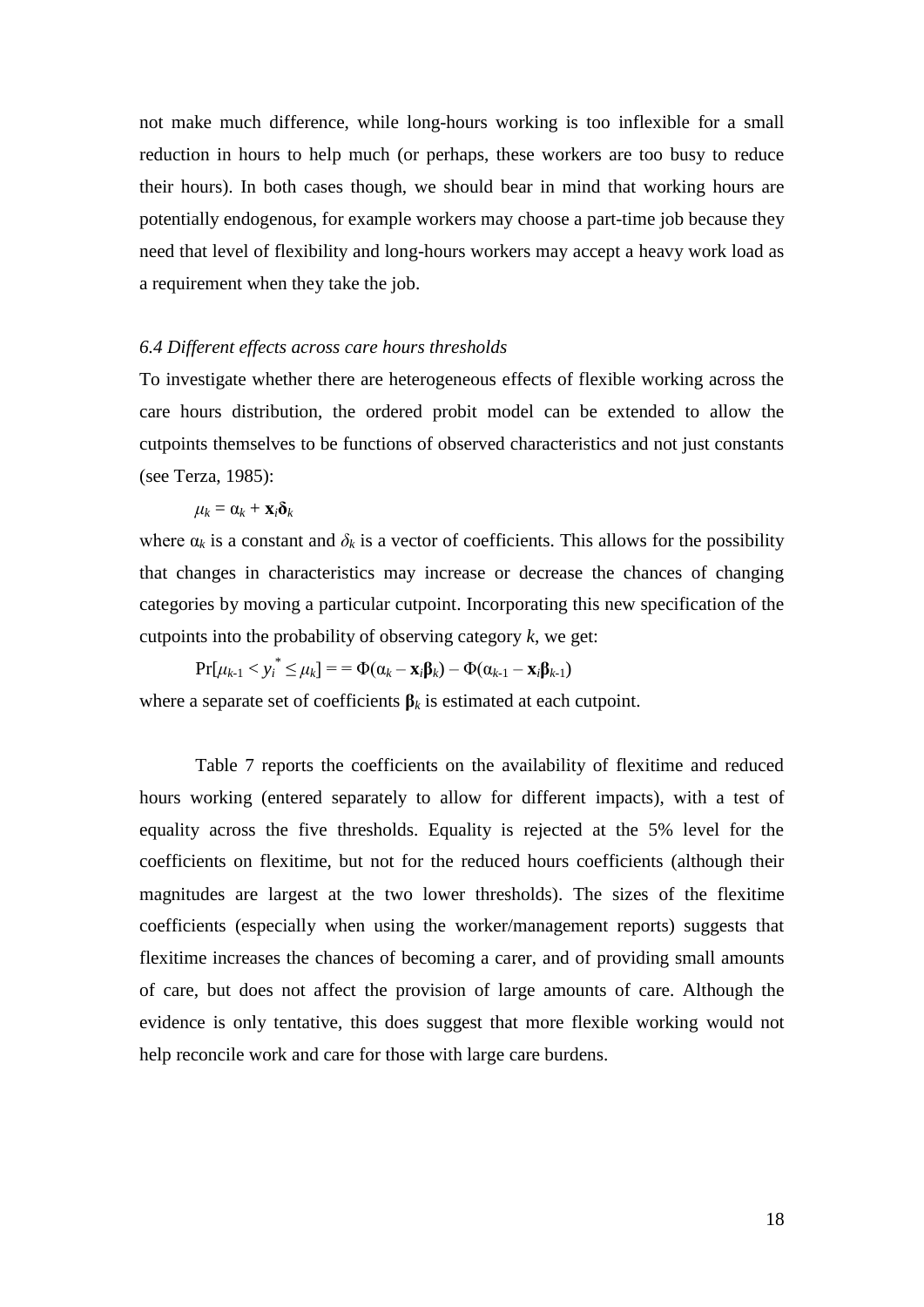|                       | Worker reports |             |           | Worker/management reports |
|-----------------------|----------------|-------------|-----------|---------------------------|
| Threshold             | Flexitime      | Reduced hrs |           | Reduced hrs               |
| 0 hours               | $0.053**$      | $0.055**$   | $0.068**$ | $0.062**$                 |
| 5 hours               | 0.016          | $0.052*$    | $-0.002$  | $0.061**$                 |
| 10 hours              | $0.065*$       | 0.032       | 0.022     | 0.052                     |
| 20 hours              | 0.065          | 0.014       | 0.029     | 0.027                     |
| 35 hours              | 0.015          | 0.041       | $-0.018$  | 0.039                     |
| Equal coeffs,         | 10.02          | 2.02        | 10.04     | 1.11                      |
| $\chi^2(4)$ [p-value] | [0.04]         | [0.72]      | [0.04]    | [0.89]                    |

**Table 7: Impact of flexible working on care hours across thresholds – generalised ordered probit models**

Notes: (i) the dependent variable is the number of hours of informal care per week, banded into six categories: zero hours, 0–4 hours, 5–9 hours, 10–19 hours, 20–34 hours, 35+ hours; (ii) standard errors adjusted for clustering of workers within workplaces; (iii) controls also included are: log hourly wage and dummy variables for gender, five age groups, marital status, dependent children in three age groups, ethnic group, and highest qualification; and interactions of gender with marital status and qualification; (iv)  $*$  significant at 10%;  $**$  significant at 5%;  $***$  significant at 1%

#### *6.5 Mechanisms behind the relation between flexible work and informal care*

The analysis thus far has uncovered a modest association between access to flexible working and informal care, with evidence that the option to reduce working hours has the largest effect for "standard" full-time workers and that flexitime is most effective in facilitating small amounts of care. A first interpretation of this relationship (consistent with the model presented in Section 3) is that access to flexible work relaxes a person"s time constraints and allows them to increase the amount of care being provided to the dependent, or to substitute for care previously provided by another person. This is a convenient interpretation of the results from a policy point of view because it tells us the extent to which an expansion of access to flexible work would facilitate informal care provision. Nevertheless, we need to be careful in interpreting the results as a clean casual relationship from flexible work to care, because other mechanisms may be at work. First, when the need for care arises, workers may consciously sort into jobs that provide flexible working, which would give rise to a positive association between flexible work and care even though access to flexible working does not raise the amount of care provided. To test for this mechanism we restrict the estimating sample to workers with at least 5 years of job tenure, thus eliminating any short-term job changes by workers as care needs arise.

A second mechanism is that people with a caring burden may be attracted into flexible jobs because of an broader environment that is conducive to combining work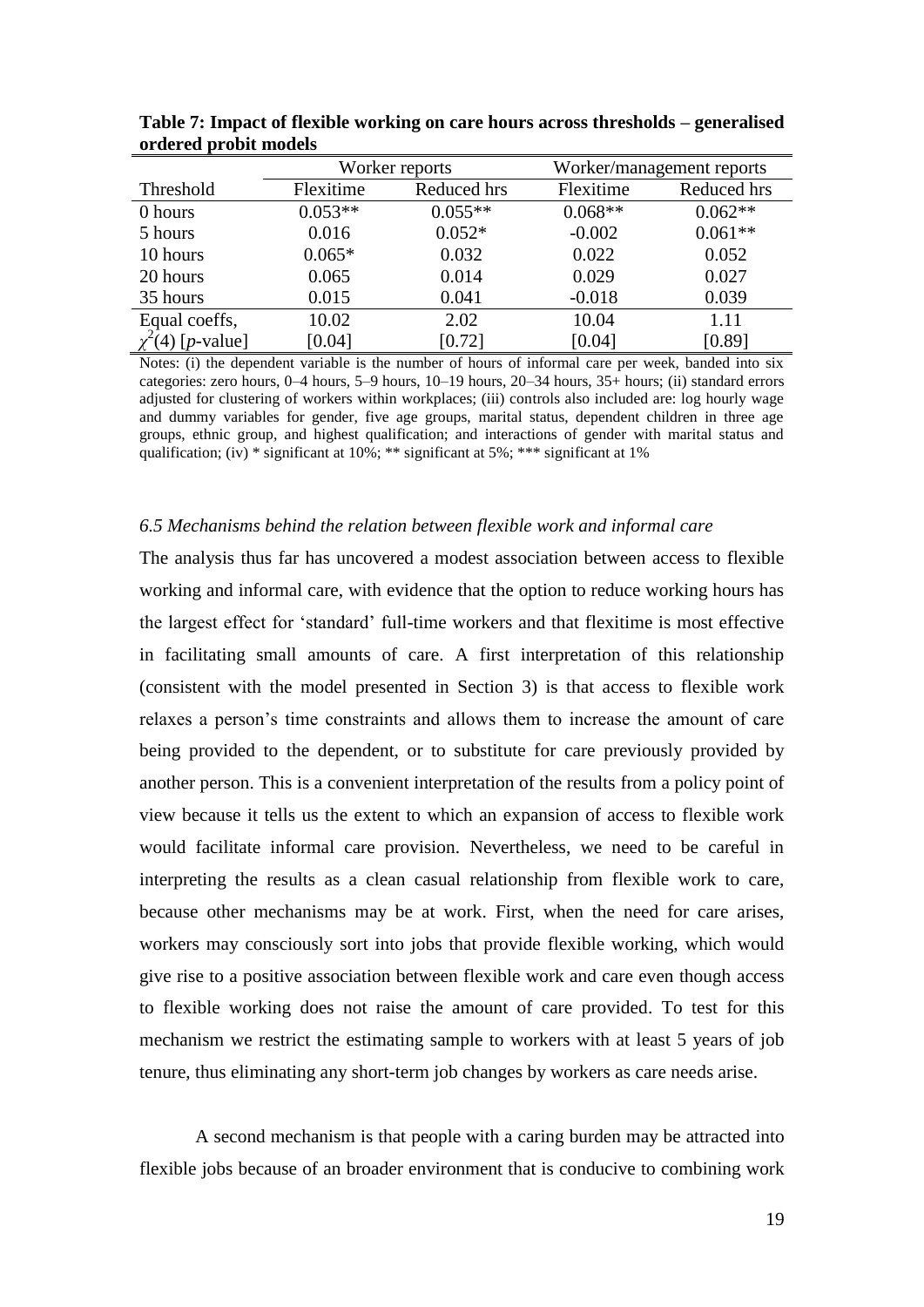with care (e.g. less pressured working conditions). A related possibility is that informal carers are more "pro-social" and therefore attracted to the "mission" of public sector organisations (Besley and Ghatak, 2003). Since the public sector is known to offer more flexible work (Hooker et al, 2007), this could yield a positive estimated relationship between caring and flexible work. Gregg et al (2008) provide evidence that workers who behave pro-socially (by working unpaid overtime) tend to be selected into public sector organisations, and it is plausible that a similar selection process operates for informal carers.

To allow for a general association of workplace conditions with informal care, we can rewrite the care equation to include a workplace effect  $u_{i(i)}$ :

$$
y_i^* = \mathbf{x}_i \mathbf{\beta} + u_{j(i)} + \varepsilon_i,
$$

 $\overline{a}$ 

where  $j(i)$  refers to workplace  $j$  employing worker  $i$ . We represent  $u_{i(i)}$  in two ways: first using a set of workplace observed workplace characteristics, such as public sector affiliation, industry and measures of workforce composition; and second, in the spirit of correlated random effects models used for panel data (see Mundlak, 1978), we model  $u_{j(i)}$  as a linear combination of the mean values of **x** in each workplace.<sup>10</sup> A caveat to both these methods is that if there is sorting into, say, industries or firms based on access to flexible working then workplace characteristics are endogenous. The result will be to overstate the effect of workplace characteristics and understate the effect of the **x** variables. In this case, the flexible work coefficients could be seen as lower bounds on the true effect.

A final mechanism is that firms may respond to the presence of carers in the workforce (and a demand for family-friendly arrangements) by providing flexible working, thus the causality between flexible work and caring is reversed. We allow for this possibility in two ways. First, we proxy the demand for flexible working in a workplace by including in the equation the proportion of carers in the workplace (calculated over all observed workers except the individual being modelled). Second, we pursue a more conventional strategy to endogenise flexible work, by modelling access to flexible working jointly with the model of care hours, in a bivariate ordered probit framework (3 categories for flexible work, 6 categories for care hours). A key

<sup>&</sup>lt;sup>10</sup> Modelling  $u_{i(i)}$  using conventional random-effects or multilevel models is not appropriate because this would assume that  $u_{j(i)}$  is uncorrelated with  $\mathbf{x}_i$ .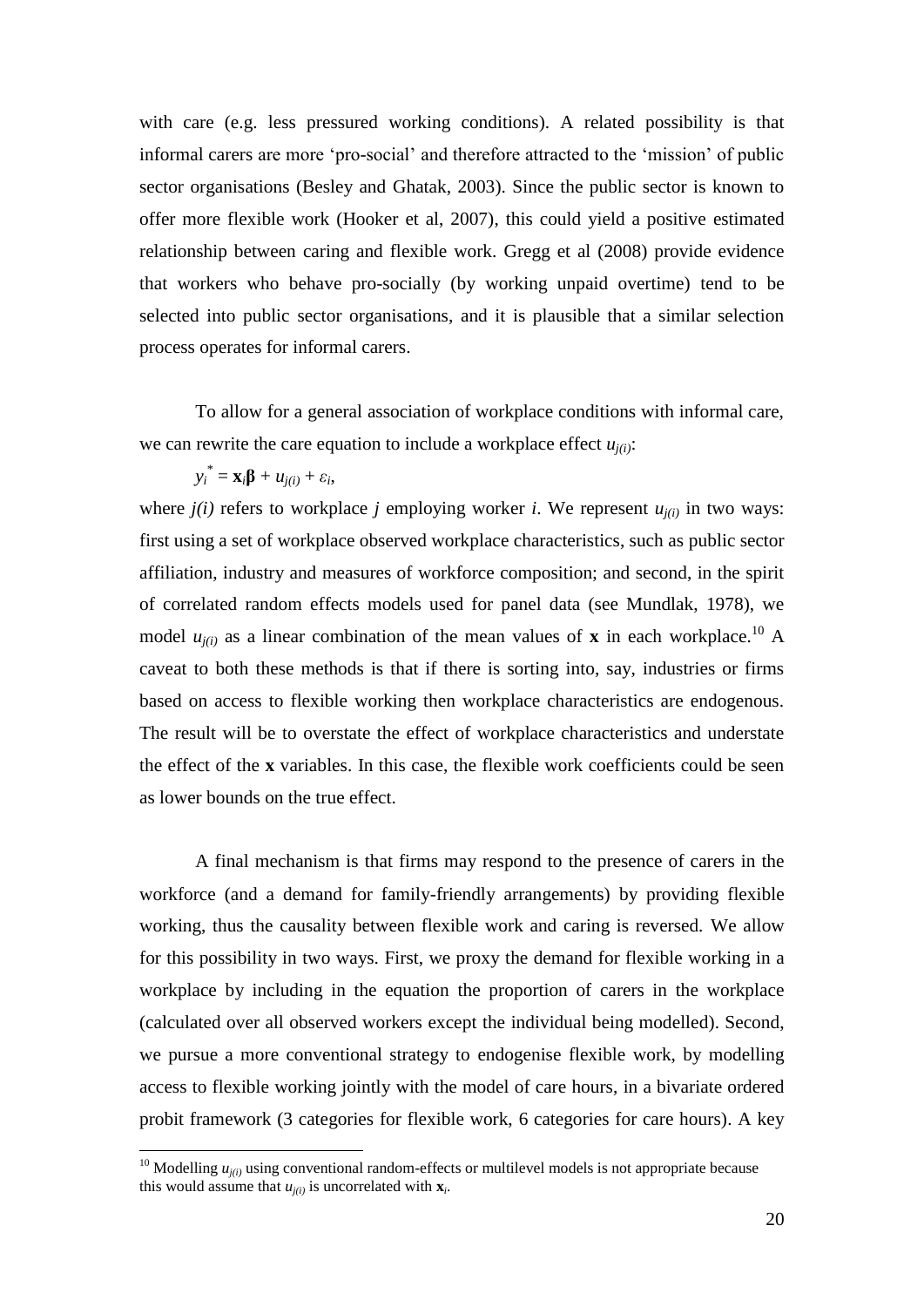requirement for identifying the causal effect of flexible work on care is that some variables (instruments) affect access to flexible work but not care (and so are validly excluded from the care hours equation). Candidate variables are those which change the cost to firms of providing flexible working or, say, reflect a management ethos regarding work-life balance. After some pretesting of instrument sets, the following variables were chosen as instruments: workplace age, daily and weekly workplace operating times (dummy variables for operating a 6/7 day week, working a 24-hour schedule and operating outside normal daytime hours) and the management representative"s attitude to work-life balance (strength of agreement that it is up to individual employees to balance work and family life).<sup>11</sup>

The results of these different specifications are presented in Table 8. The first row shows that little change in the coefficients compared to the baseline specification in Table 4, when estimation is restricted to workers with at least 5 years" job tenure. Thus there is no evidence that the association between flexible work and care is driven by workers who switch to flexible jobs in the short or medium-term to provide care. The next two panels provide some evidence about longer-term selection mechanisms. In the second panel, we add workplace controls: proportions of women, PT workers, and workers over 50; and dummy variables for one-digit industry and public sector status. After controlling for workplace heterogeneity the flexible work coefficients are substantially reduced (and only significant when using worker reports of flexible work). In the third panel, we model workplace heterogeneity using the mean characteristics of the (sampled) workers in each workplace, reporting the coefficients on the number of flexible arrangements available to a worker and the mean number reported per workplace. Only the workplace mean coefficient is significant (and is about double the size of the previously estimated worker-level coefficient).

Taken together, the results from panels 2 and 3 suggest that the wider working environment (as proxied by workplace characteristics) seems to matter for care provision; indeed, the availability of flexible work at the workplace level, as captured

 $\overline{a}$ 

 $11$  The other instruments considered were workplace size, occupational composition, union density; experiments with linear instrumental variable methods, using the Sargan test of instrument validity, indicated that they could not be excluded from the care hours equation.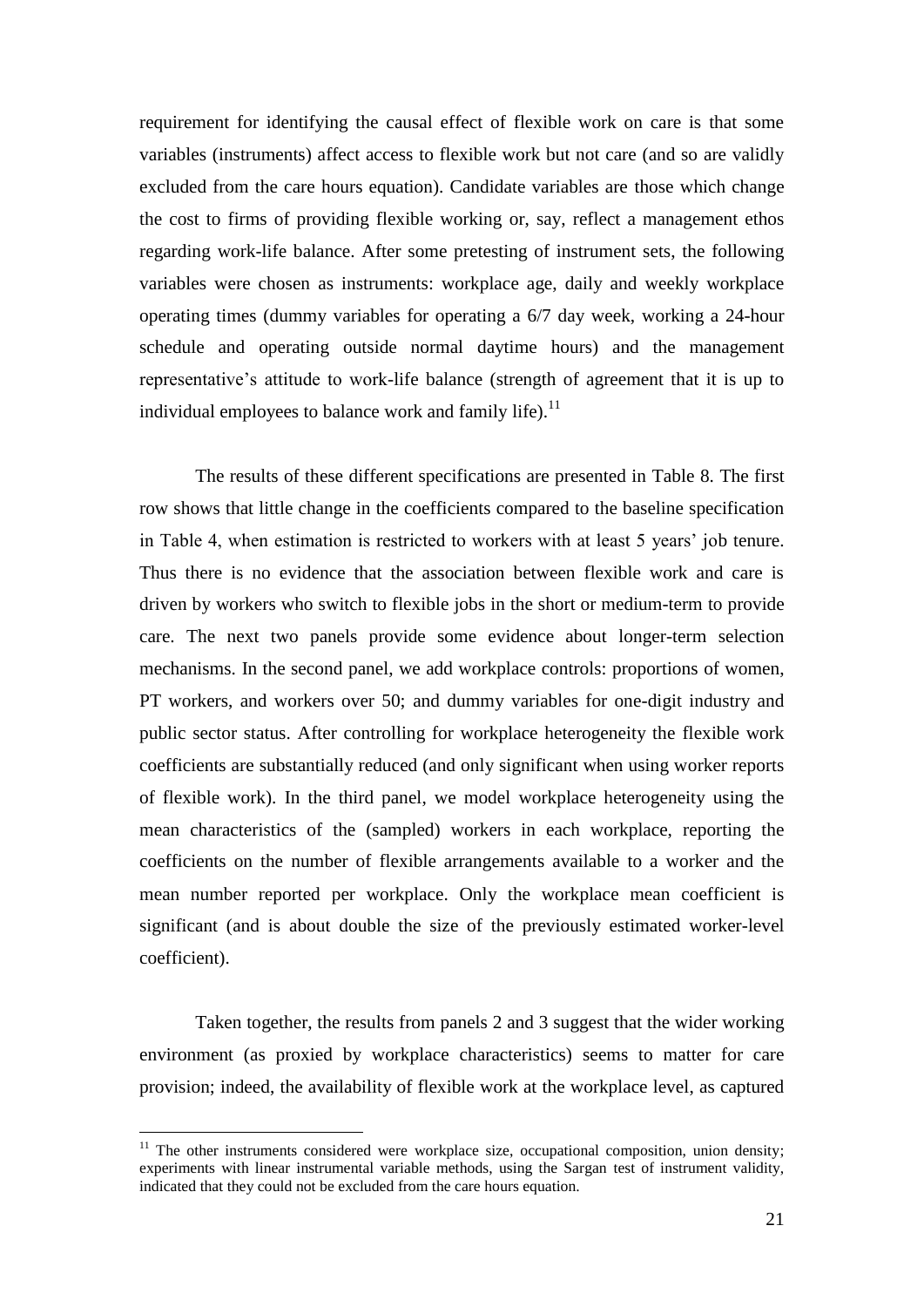by the mean number of flexible practices reported by employees (and which may also reflect a broader flexible culture) seems to be more important than any additional flexibility at the individual job level. However, as noted above, workplace characteristics are arguably endogenous in the care equation and absorb some of the effect that should be attributed to flexible work. Owing to this risk of "over controlling" for workplace characteristics, the worker-level effect of flexible work in panels 2 and 3 could be seen as lower-bound estimates.

| anu Terenoe causancy                          |                                                                   |            |            |
|-----------------------------------------------|-------------------------------------------------------------------|------------|------------|
| Sample / specification                        |                                                                   | Worker     | Worker/    |
|                                               |                                                                   | reports    | management |
|                                               |                                                                   |            | reports    |
| 1. Workers with at least 5 years' tenure only | $0.043**$                                                         | $0.059**$  |            |
| $(N = 8122)$                                  |                                                                   | (1.97)     | (2.44)     |
|                                               | 2. Controlling for workforce composition and industry             | $0.039**$  | 0.033      |
| $(N = 18555)$                                 |                                                                   | (1.99)     | (1.45)     |
| 3. Controlling for mean                       | # flex arrangements                                               | 0.019      | $-0.006$   |
| characteristics                               |                                                                   | (1.07)     | (0.29)     |
| within workplace                              | W/place mean $#$ flex                                             | $0.096***$ | $0.136***$ |
| $(N = 18555)$                                 | arrangements                                                      | (2.83)     | (3.95)     |
|                                               | 4. Controlling for proportion of other carers in w/place          | $0.044***$ | $0.045***$ |
| $(N = 18508)$                                 |                                                                   | (2.98)     | (2.78)     |
|                                               | 5. Controlling for prop of other carers $(10 + obs \text{ only})$ | $0.042***$ | $0.041**$  |
| $(N = 15291)$                                 |                                                                   | (2.61)     | (2.37)     |
| 6. No. of flexible arrangements endogenised   |                                                                   | 0.207      | $0.278**$  |
| $(N = 18555)$                                 |                                                                   | (1.50)     | (2.27)     |

**Table 8: Impact of flexible working on care hours: investigating selection, sorting and reverse causality**

Notes: (i) see notes to Table 3; (ii) controls also included are: log hourly wage and dummy variables for gender, five age groups, marital status, dependent children in three age groups, ethnic group, and highest qualification; interactions of gender with marital status and qualification; (iii) workforce composition variables are proportions of women, PT workers, and workers over 50; industry controls public sector status; (iv) mean characteristic controls included in third panel are within-workplace means of individual characteristics listed in (ii); (v) additional instruments in bottom panel are: workplace age, management attitude to WLB, and dummy variables for operating 6/7 day week, 24 hour schedule and outside normal hours. (vi) *t*-statistics in parentheses; (vii) \* significant at 10%; \*\* significant at 5%; \*\*\* significant at 1%

Finally, we look at possible reverse causality. The fourth panel of Table 8 presents the estimates when the demand for flexible work is proxied by the proportion of carers in the workforce. Since this proportion is calculated from individual worker responses, it may not be reliable if only a few workers are observed in a workplace. We therefore also report estimates from a subsample containing at least 10 observed workers per workplace. The two sets of results are almost identical and are very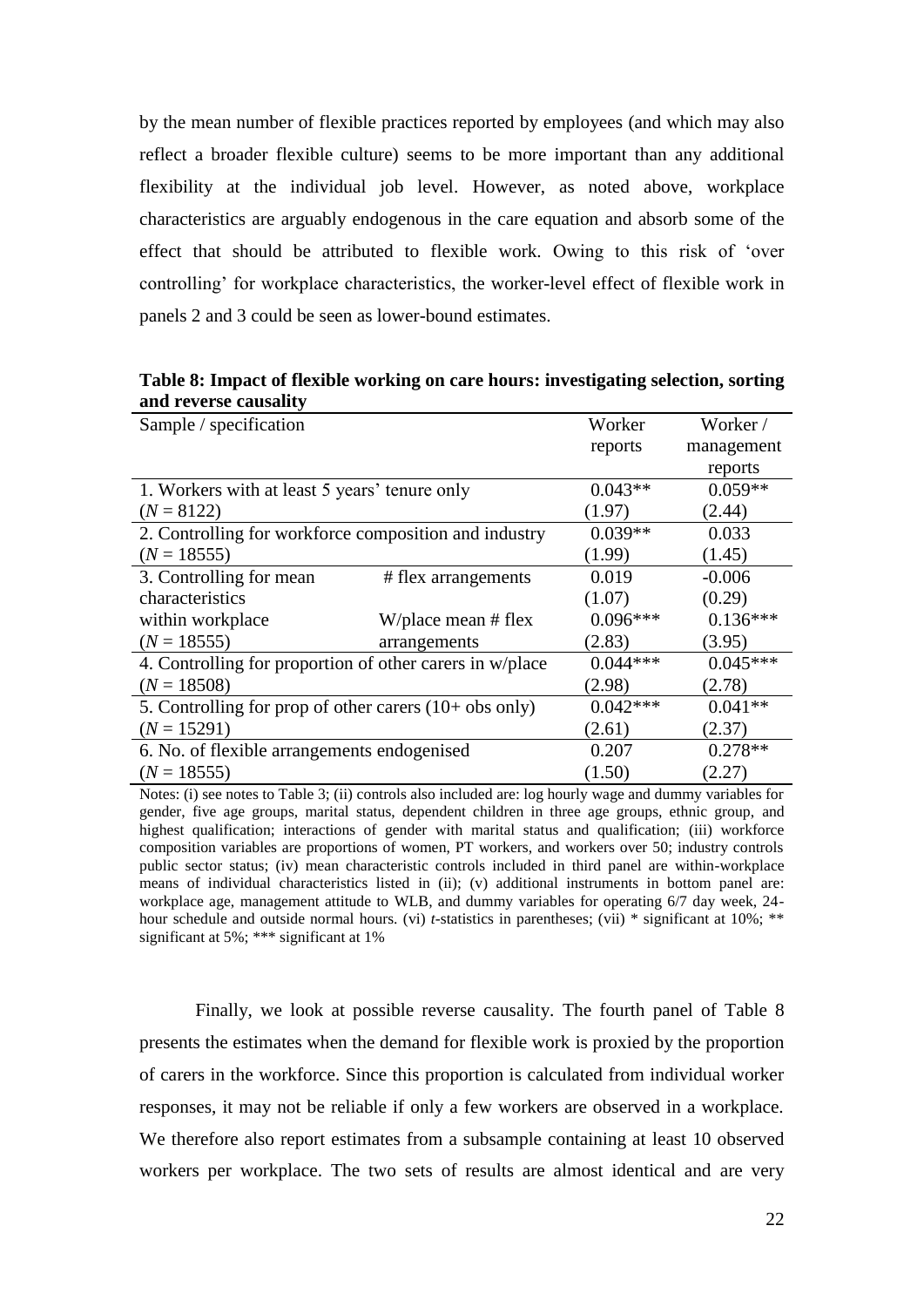similar to the baseline estimates in Table 4, indicating that the positive association between flexible work and care does not arise because workplaces with many carers provide flexible work for them. Finally, the bottom panel of the table shows the results from the bivariate ordered probit model which endogenises access to flexible work. The impact of flexible work on care is large and significant: the interpretation is that workplaces with lower costs of providing flexible work, or a management ethos in favour of helping employees with work-life balance, offer more flexible practices and this in turn leads to more caring among the workforce. The coefficients in this model are large (five times the baseline estimates) and are somewhat sensitive to the choice of instrument set so we do not emphasise these results.<sup>12</sup> But taken together with the estimates controlling for the proportion of carers, we conclude that workplaces do not react to the presence of carers by offering flexible work.<sup>13</sup>

# **7. Conclusions**

 $\overline{a}$ 

Previous research into employment and informal care has mostly concentrated on the extensive work margin – does care reduce labour market participation and does working reduce the amount of care given? This paper has looked inside the job to investigate the association between access to flexible working and the amount of care provided. Out of a range of flexible working practices we find that two – flexitime and the ability to reduce working hours – are each associated with about 10% more hours of informal care. The ability to reduce working hours appears to facilitate care mainly among full-time workers, probably because part-time work already provides enough flexibility. Meanwhile, flexitime seems to help with small amounts of care but does not affect the care provided by intensive carers. These two findings are consistent with previous research that the main conflict between work and care is when individuals do large amounts of both, though they also suggest that flexitime may only be of limited use in alleviating this conflict.

The results also indicate that workplace factors beyond the formal provision of flexible work appear to favour the combination of work and care, and that flexible

 $12$  The correlation between the error terms of the two ordered probits in the bivariate model is not significant, indicating that access to flexible work is exogenous. The preferred model is thus the baseline ordered probit model, assuming flexible work to be exogenous.

<sup>&</sup>lt;sup>13</sup> Note that neither strategy rules out sorting of carers to workplaces that offer flexible work, because the controls and instruments are at the workplace level.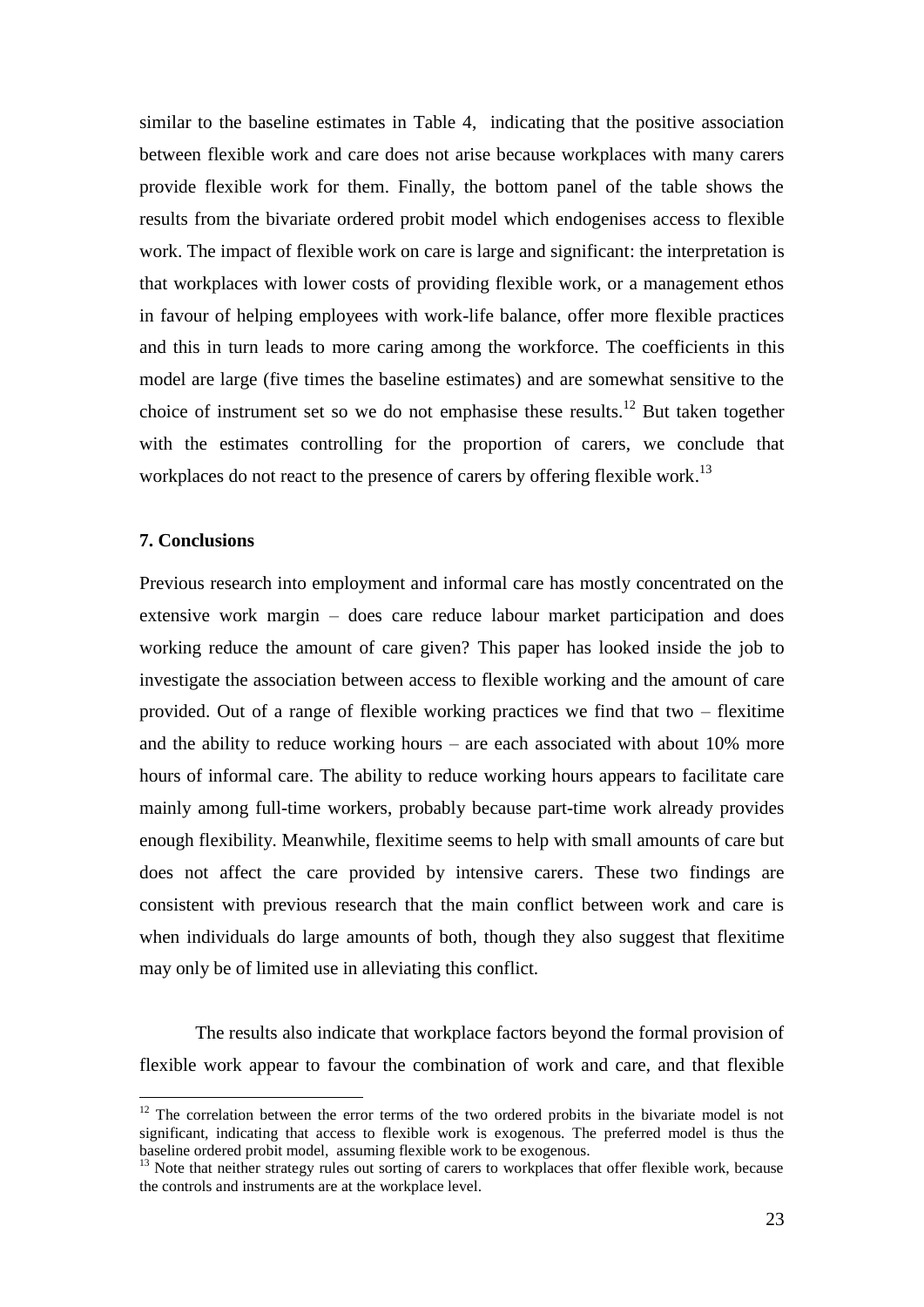work policies at the workplace level are more important than additional flexibility at the individual job level. We have ruled out that workplaces provide flexible work in response to a demand for family-friendly working by carers in the workforce, instead there is some evidence of a long-term sorting process of workers who care (or expect to care) into flexible workplaces. The policy impact of an expansion of flexible work may not be a large as suggested by the baseline estimates because of this selection process. We also do not know from our data whether, for instance, an increase in care by one household member would be accompanied by a reduction by another household member. Overall, the results suggests that while flexible work makes a small contribution to reconciling work and care, it is unlikely to have a substantial effect on the amount of care provided, or to encourage labour market participation by non-working intensive carers.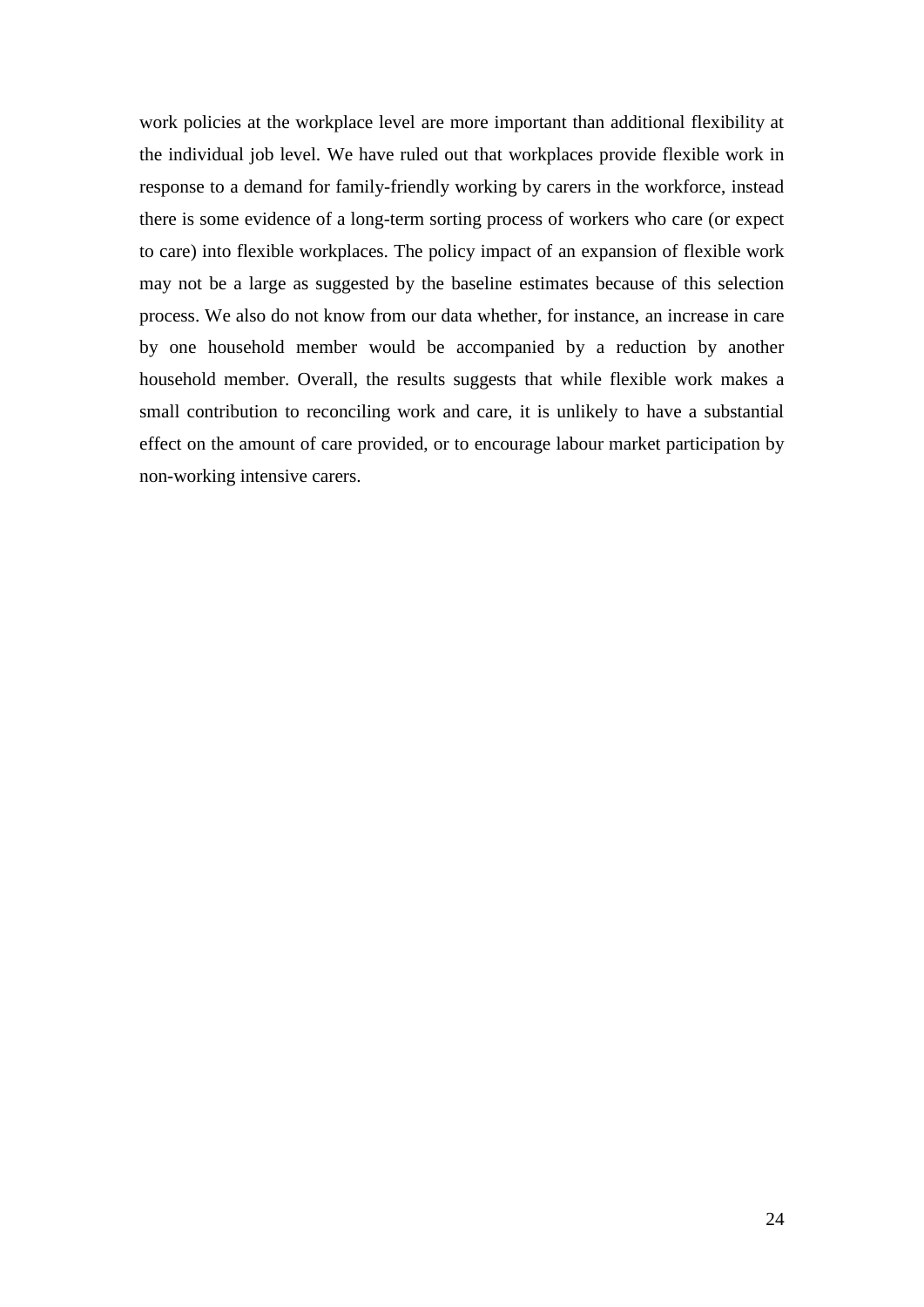## **References**

- Berecki-Gisolf, J, Lucke, J, Hockey, R and Dobson, A (2008), "Transitions Into Informal Caregiving and Out of Paid Employment of Women in their 50s", *Social Science and Medicine*, 67:122-127.
- Besley, T and Ghatak, M (2003), "Incentives, Choice and Accountability in the Provision of Public Services", *Oxford Review of Economic Policy*, 19(2): 235– 249.
- Boaz, R F and Muller, C F (1992), "Paid Work and Unpaid Help by Caregivers of the Disabled and Frail Elders", *Medical Care*, 30(2):149–158.
- Bolin, K, Lindgren, B and Lundborg, P (2008), "Your Next of Kin or Your Own Career? Caring and Working Among the 50+ of Europe", *Journal of Health Economics*, 27:718–738.
- Budd, J.W. and Mumford, K.A. (2006), "Family Friendly Work Practices in Britain: Availability and Awareness", *Human Resource Management Journal*, 45(1): 23-42.
- Carmichael, F. and Charles, S. (1998), "The Labour Market Costs of Community Care", *Journal of Health Economics*, 17(6):747–765.
- Carmichael, F. and Charles, S. (2003), "The opportunity costs of informal care: does gender matter", *Journal of Health Economics*, 22: 781-803
- Dentinger, E and Clarkberg, M (2002), "Informal Caregiving and Retirement Timing Among Men and Women: Gender and Caregiving Relationships in Late Midlife", *Journal of Family Issues*, 23(7):857–879.
- Dwyer, J W, and Coward, R T (1991), "A Multivariate Comparison of the Involvement of Adult Sons Versus Daughters in the Care of Impaired Adults", *Journals of Gerontology: Social Sciences*, 46(5):S259-269.
- Ettner, S (1995), "The Impact of "Parent Care" on Female Labor Supply Decisions", *Demography*, 32(1):63–80.
- Ettner, S (1996), "The Opportunity Costs of Elder Care", *Journal of Human Resources*, 31(1):189–205.
- Gregg Paul, Grout Paul, Ratcliffe Anita, Smith Sarah and Windmeijer Frank (2008), "How Important is Pro-Social Behaviour in the Delivery of Public Services?", CMPO Working Paper No. 08/197
- Heitmueller, A (2007), "The Chicken or the Egg? Endogeneity in Labour Market Participation of Informal Carers in England", *Journal of Health Economics*, 26:536–559.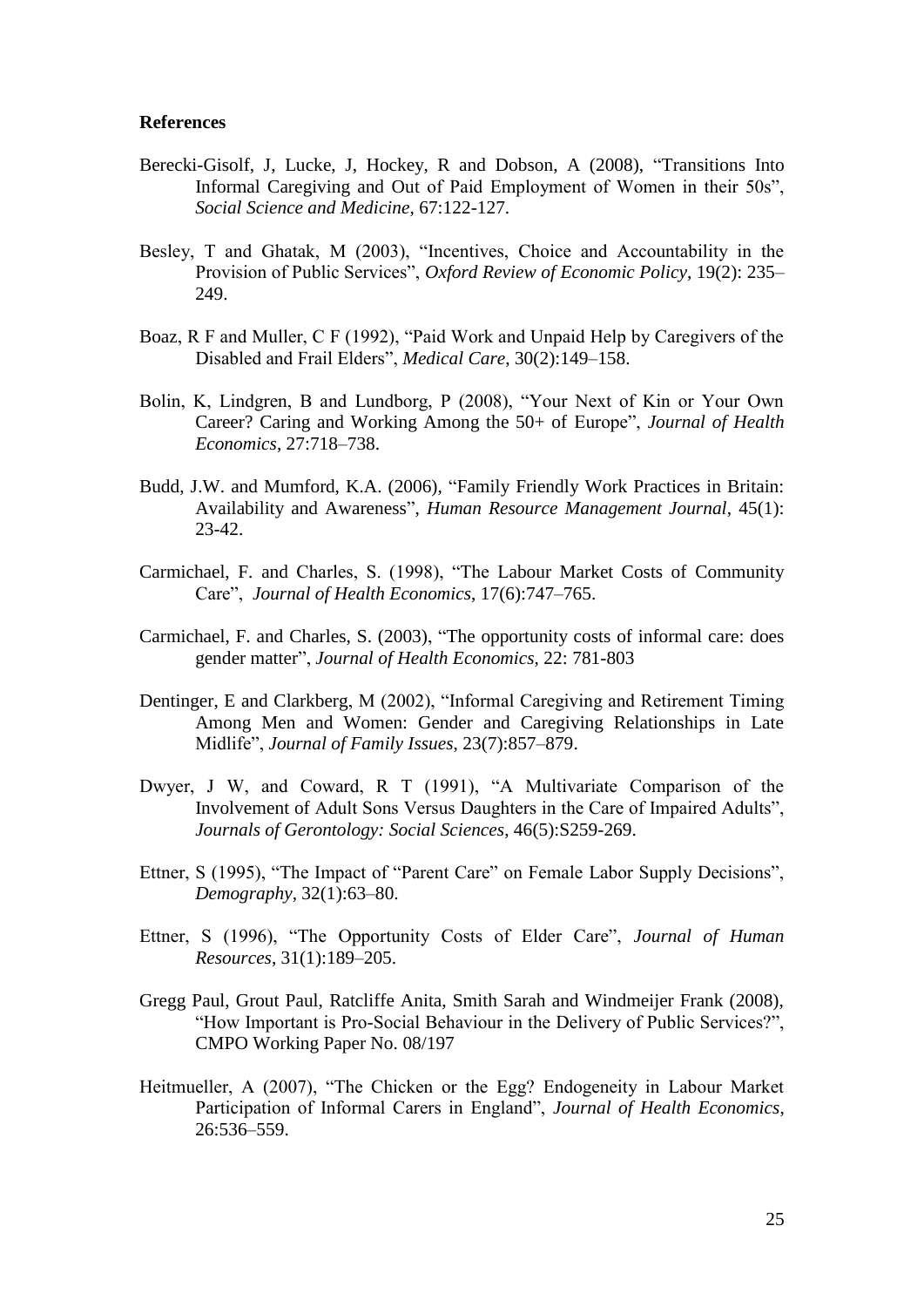- Henz, U (2006), "Informal Caregiving at Working Age: Effects of Job Characteristics and Family Configuration", *Journal of Marriage and the Family*, 68(May): 411–429.
- Hooker Hülya, Neathey Fiona, Casebourne Jo, and Munro Miranda (2007), *The Third Work-Life Balance Employee Survey: Main Findings*, Employment Relations Research Series No. 58, London: Department for Business Enterprise and Regulatory Reform.
- Leigh, Andrew (2010), "Informal Care and Labor Market Participation", *Labour Economics*, 17: 140–149.
- Michaud, Pierre-Carl, Heitmueller, Axel and Nazarov, Zafar (2010), "A Dynamic Analysis of Informal Care and Employment in England", *Labour Economics*, forthcoming.
- Mundlak, Y. (1978), "On the Pooling of Time Series and Cross Section Data," *Econometrica*, 46, 69–85.
- Nadeem Sadia, and Metcalf Hilary (2007), "Work-life Policies in Great Britain: What Works, Where and How?", Employment Relations Research Series No. 77, London: Department for Business Enterprise and Regulatory Reform
- ONS (2008), "The Labour Market and Retirement", Chapter 4 in *Office for National Statistics Pensions Trends*,<http://www.statistics.gov.uk/pensiontrends/>
- ONS (2009), "National Population Projections, 2008-based", *Office for National Statistics Statistical Bulletin*. <http://www.statistics.gov.uk/pdfdir/pproj1009.pdf>
- Smith, Chris, Tomassini, Cecilia, Smallwood, Steve and Hawkins, Mike (2005), "The Changing Age Structure of the UK Population", Chapter 4 in Chappell, Roma (ed), *National Statistics Focus on People and Migration*, Basingstoke: Palgrave Macmillan
- Spiess, C. K. and Schneider, U. (2003), "Interactions between Care-giving and Paid Work Hours among European Midlife Women, 1994 to 1996", *Ageing & Society*, 23:41–68.
- Spitze Glenna and Logan John R. (1991), "Employment and Filial Relations: Is There a Conflict?", *Sociological Forum*, 6(4): 681-697.
- Stern, S (1995), "Estimating family long-term care decisions in the presence of endogenous child characteristics", *Journal of Human Resources*, 30, 551 – 580.
- Terza Joseph V (1985), "Ordinal Probit: a Generalization", *Communications in Statistics, Theory and Methods*, 14, 1-11.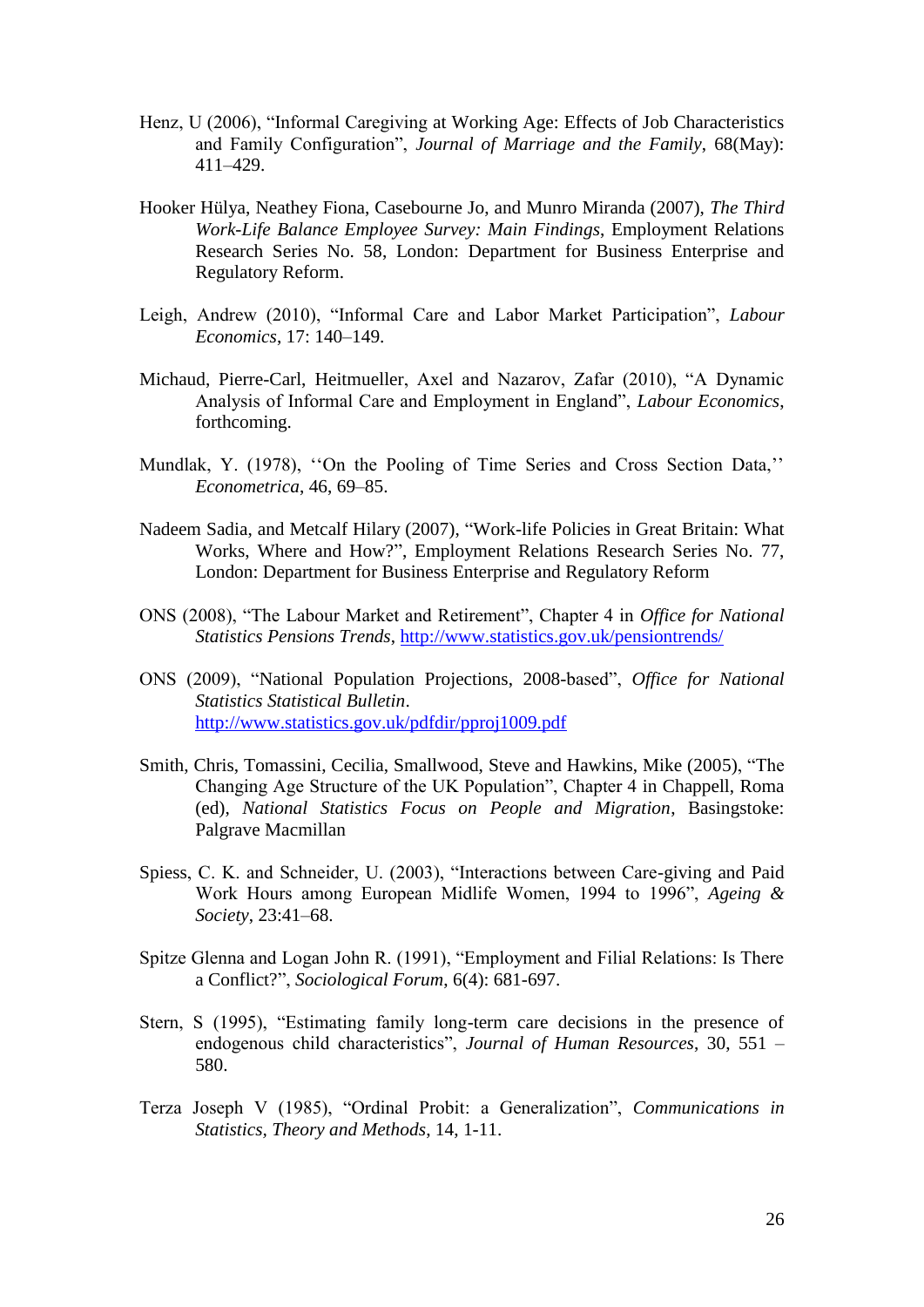- Wolf, D A and Soldo, B J (1994), "Married Women"s Allocation of Time to Employment and Care of Elderly Parents", *Journal of Human Resources*,  $29(4):1259 - 1276.$
- Wooldridge, Jeffrey (2002), *Econometric Analysis of Cross Section and Panel Data*, MIT Press.
- Yeandle, S, Bennett, C, Buckner, L. Shipton, L. and Suokas A. (2006), "Who Cares Wins: The Social and Business Benefits of Supporting Working Carers", Report to Carers UK.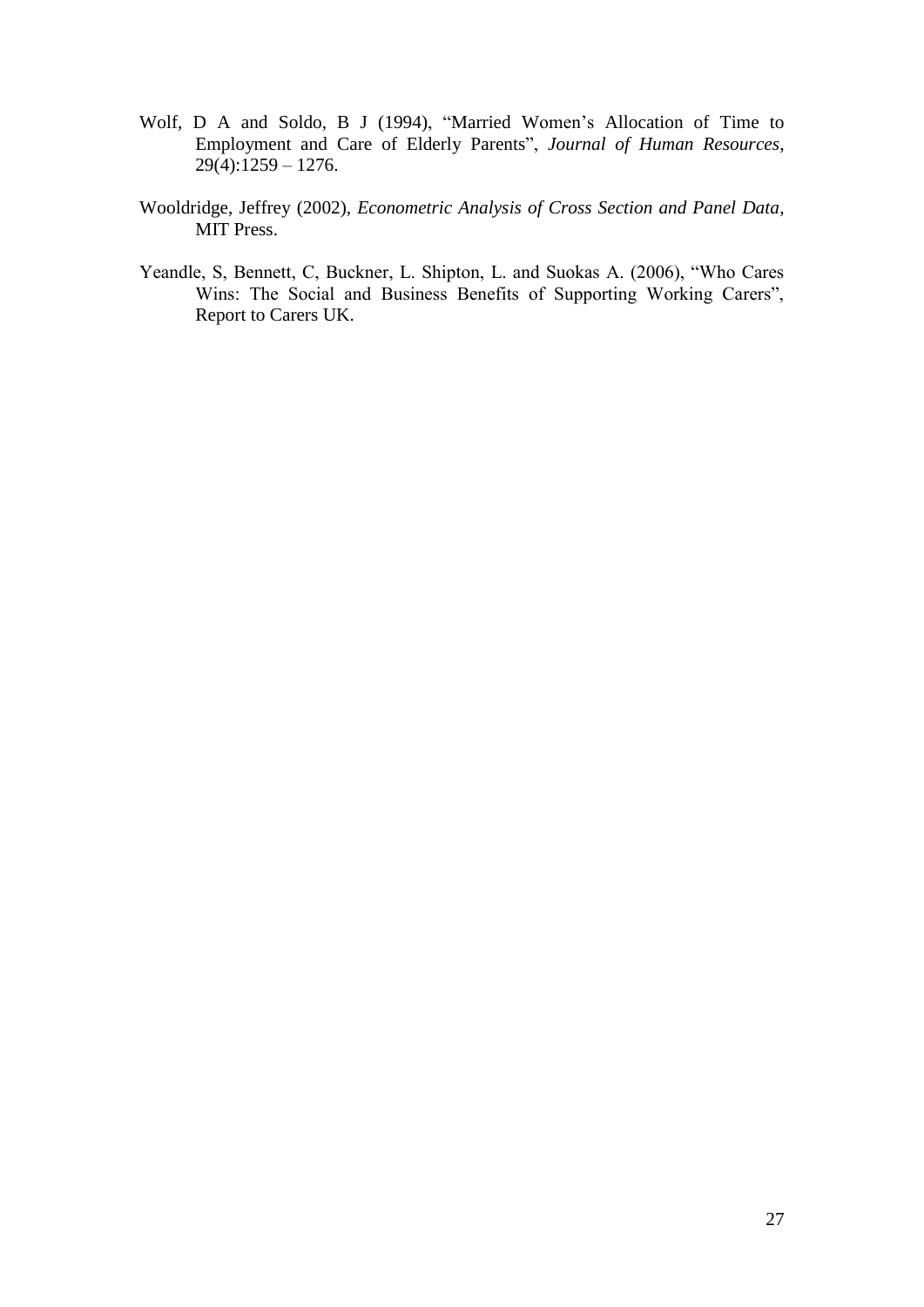# **Appendix A**

*1. Informal care question*

Employee respondents are asked:

"Do you look after or give help or support to any family members or friends who have a long-term physical or mental illness or disability, or who have problems related to old age?" No Yes,  $0 - 4$  hours a week

Yes,  $5 - 9$  hours a week Yes,  $10 - 19$  hours a week Yes,  $20 - 34$  hours a week Yes, 35 or more hours a week

*2. Flexible work questions*

Employee respondents are asked:

"If you personally needed any of the following arrangements, would they be available to you?" [Yes, no, don't know]

Flexi-time

Job sharing (sharing a full-time job with someone else)

The chance to reduce your working hours (eg full-time to part-time)

The chance to increase your working hours (eg part-time to full-time)

Working at or from home in normal working hours

Changing working patterns including shifts

Working the same number of hours per week across fewer days (eg 37 hours in four days instead of five).

Management respondents are asked:

"Now I'd like to ask you about the different types of flexible working, leave and childcare arrangements which some employers provide their employees to help them to balance their work and home lives.

"Looking at this card, do you have any of the following working time arrangements for any employees at this workplace?"

1) Working at or from home in normal working hours,

2) Ability to reduce working hours (e.g. switching from full-time to part-time employment),

3) Ability to increase working hours (e.g. switching from part-time to full-time employment),

4) Job sharing schemes (sharing a full-time job with another employee),

5) Flexitime (where an employee has no set start or finish time but an agreement to work a set number of hours per week or per month),

- 6) Ability to change shift patterns,
- 7) Working compressed hours (e.g. a 9 day fortnight / 4½ day week),
- 8) Night working,

9) None of these"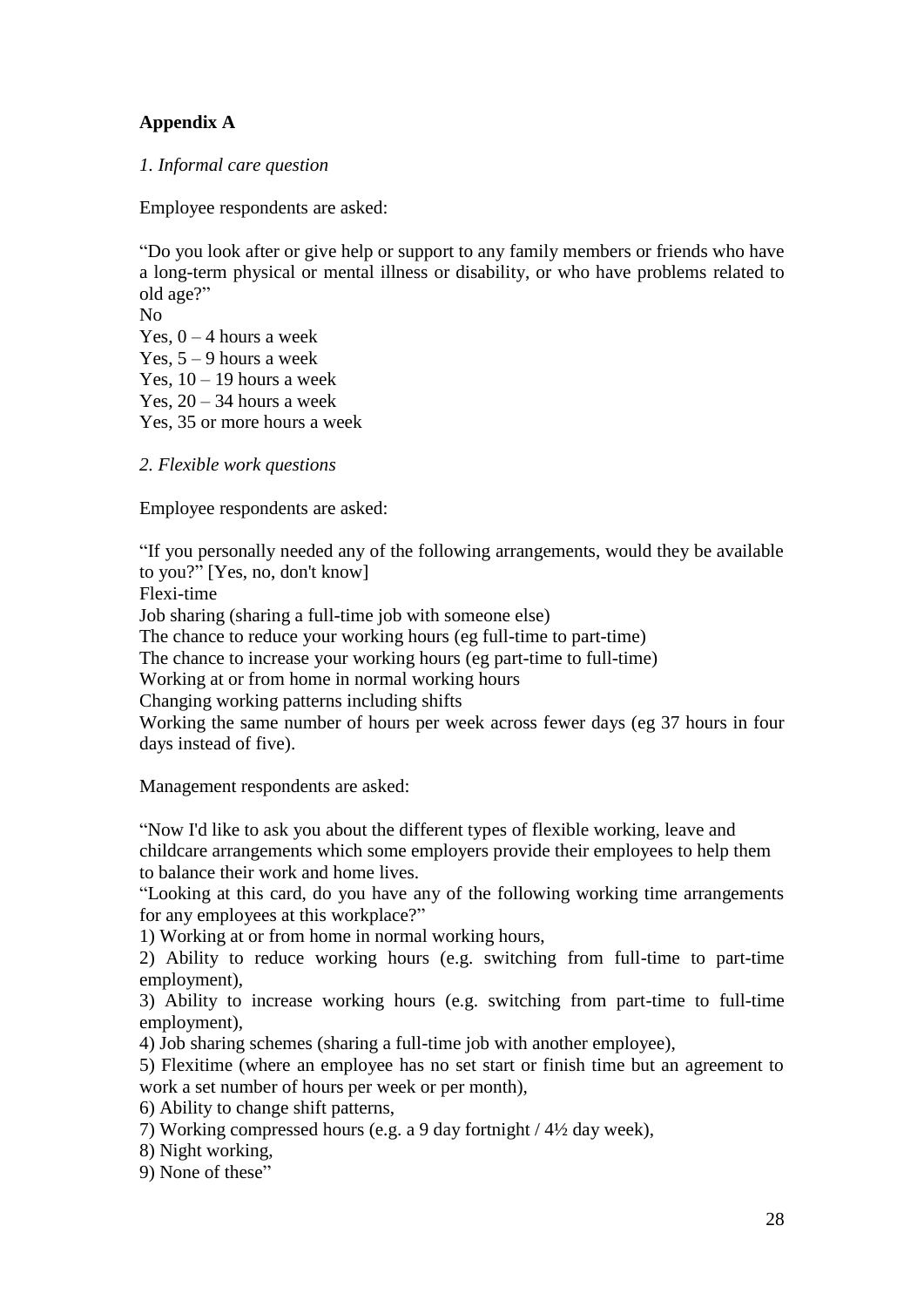| Variable                                                               | Definition                                                                                                                                                                                                                                                                                  | <b>WERS</b>   | <b>WERS</b>    |
|------------------------------------------------------------------------|---------------------------------------------------------------------------------------------------------------------------------------------------------------------------------------------------------------------------------------------------------------------------------------------|---------------|----------------|
|                                                                        |                                                                                                                                                                                                                                                                                             | questionnaire | variable(s)    |
| Hours of informal<br>care                                              | Ordered categorical variable indicating amount of weekly informal care in five bands:<br>none, 0-4, 5-9, 10-19, 20-34, 35 or more hours.                                                                                                                                                    | <b>SEQ</b>    | E <sub>5</sub> |
| Availability of<br>flexible work (worker<br>reports)                   | Six dummy variables (not mutually exclusive) equal to 1 if worker reports that<br>flexible work practice available and 0 otherwise. Practices are: flexitime, reduced<br>work hours, working at home, job share, changed work pattern, compressed working<br>week.                          | <b>SEQ</b>    | B1             |
| Availability of<br>flexible work (worker<br>and management<br>reports) | Six dummy variables (not mutually exclusive) equal to 1 if both worker and<br>management report that flexible work practice is available and 0 otherwise. Practices<br>are: flexitime, reduced work hours, working at home, job share, changed work<br>pattern, compressed working week.    | SEQ, MQ       | B1, IFLEX      |
| Female                                                                 | Dummy variable equal to 1 if female and 0 otherwise                                                                                                                                                                                                                                         | <b>SEQ</b>    | E1             |
| Age                                                                    | Six dummy variables equal to 1 if in age category and 0 otherwise. Categories are:<br>16-21, 22-29, 30-39, 40-49, 50-59 and 60+ years                                                                                                                                                       | <b>SEQ</b>    | E2             |
| Log wage                                                               | Log of gross hourly wage.<br>Wage $=$ usual gross earnings per week / usual weekly hours including overtime<br>Usual gross earnings per week are midpoints of reported earnings bands (using £25<br>for $\leq$ £50 band and £1000 for $\geq$ £870 band)                                     | <b>SEQ</b>    | A3, E15        |
| Part-time                                                              | Dummy variable equal to 1 if usual weekly hours (including overtime) are 30 or less,<br>and 0 otherwise.                                                                                                                                                                                    | <b>SEQ</b>    | A <sub>3</sub> |
| Long hours                                                             | Dummy variable equal to 1 if usual weekly hours (including overtime) are more than<br>48, and 0 otherwise.                                                                                                                                                                                  | <b>SEQ</b>    | A <sub>3</sub> |
| Highest academic<br>qualification                                      | Five dummy variables equal to 1 if qualification is highest and 0 otherwise. Derived<br>from reports of all academic qualifications held. Categories are: No academic<br>qualifications, GCSE D-G or equivalent, GCSE A-C or equivalent, A-levels or<br>equivalent, first or higher degree. | <b>SEQ</b>    | E7             |

# **Table A.1: Definitions of variables**

*Continued next page*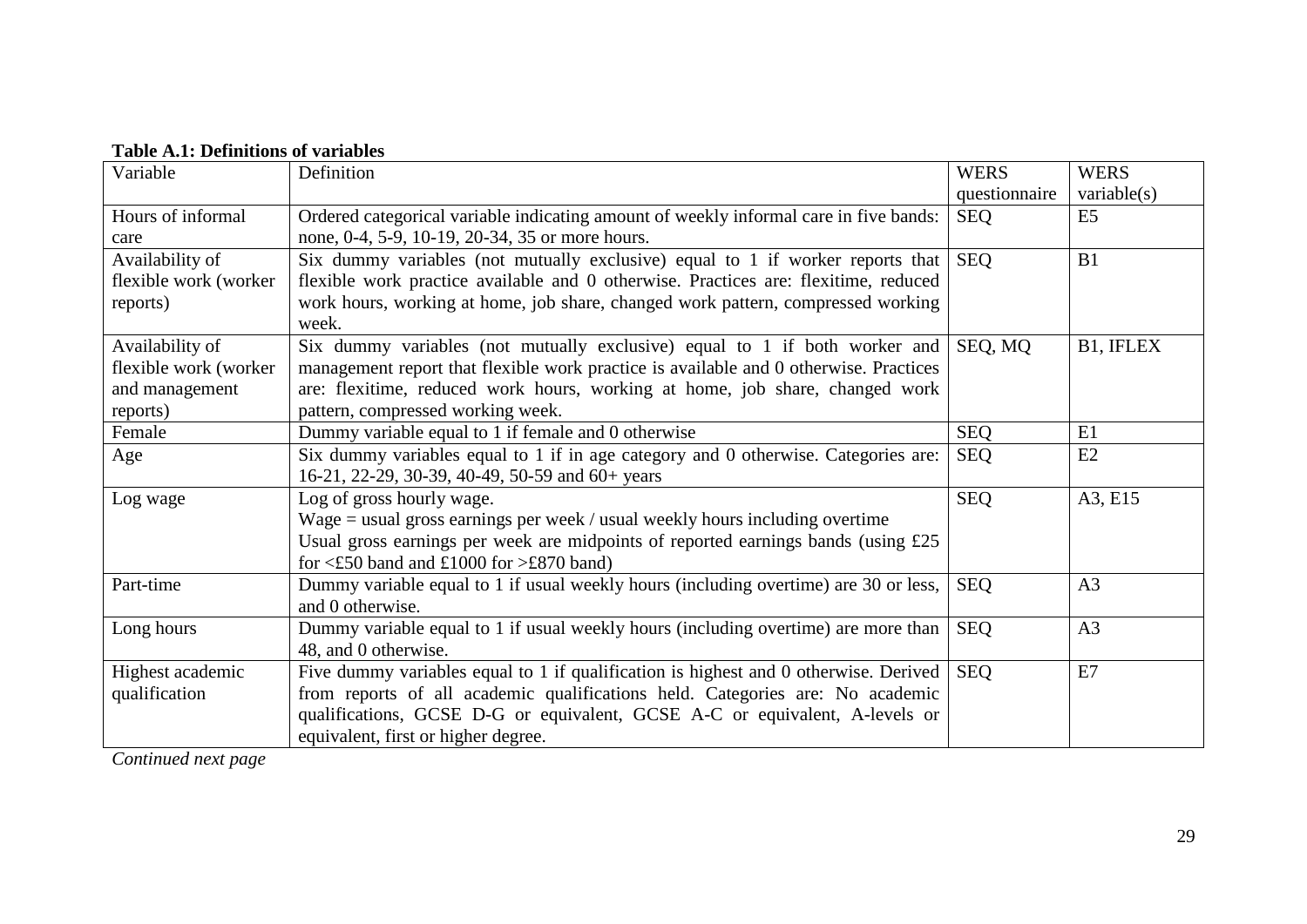| <b>Table A.1 continued</b> |                                                                                              |               |                 |
|----------------------------|----------------------------------------------------------------------------------------------|---------------|-----------------|
| Variable                   | Definition                                                                                   | <b>WERS</b>   | Variable $(s)$  |
|                            |                                                                                              | questionnaire |                 |
| Married or cohabiting      | Dummy variable equal to 1 if married or living with a partner and 0 otherwise.               | <b>SEQ</b>    | E <sub>3</sub>  |
| Children in age            | Three dummy variables equal to 1 if has any dependent children in age group and 0            | <b>SEQ</b>    | E <sub>4</sub>  |
| groups                     | otherwise. Groups are: 0-4, 5-11 and 12-18 years.                                            |               |                 |
| Ethnicity                  | Four dummy variables equal to 1 if member of ethnic group and 0 otherwise. Groups            | <b>SEQ</b>    | E14             |
|                            | are: white; Asian or Asian British (or mixed white and Asian); black or black British        |               |                 |
|                            | (or mixed white and black); and Chinese, other ethnicity or other mixed race.                |               |                 |
| SIC 2003 industry          | Twelve dummy variables equal to 1 if workplace belongs to industry and 0 otherwise.          | <b>SEQ</b>    | <b>ASIC2003</b> |
| section                    | Industry sections are Manufacturing (D), Electricity, gas & water supply (E),                |               |                 |
|                            | Construction (F), Wholesale and retail (G), Hotels and restaurants (H), Transport,           |               |                 |
|                            | storage & communication (I), Financial intermediation (J), Real estate, renting $\&$         |               |                 |
|                            | business $(K)$ , Public administration & defence $(L)$ , Education $(M)$ , Health and social |               |                 |
|                            | work $(N)$ , Other community, soc & pers services $(O)$ . [WERS does not                     |               |                 |
|                            | cover Sections A to C (Agriculture, hunting and forestry; Fishing; and                       |               |                 |
|                            | Mining and Quarrying), P (Private households with employed persons) and Q (Extra-            |               |                 |
|                            | territorial bodies).]                                                                        |               |                 |
| Public sector              | Dummy variable equal to 1 if workplace belongs to public sector and 0 otherwise.             | <b>MO</b>     | <b>ASTATUS1</b> |
| Proportion of women        | Proportion of women in establishment, derived from employee numbers reported by              | <b>EPQ</b>    | ZTOTWOM,        |
| in establishment           | management.                                                                                  |               | <b>ZALLEMPS</b> |
| Proportion of PT           | Proportion of part-time employees (less than 30 hours per week) in establishment,            | <b>EPQ</b>    | ZALLPTE,        |
| workers in                 | derived from employee numbers reported by management.                                        |               | <b>ZALLEMPS</b> |
| establishment              |                                                                                              |               |                 |
| Proportion of workers      | Proportion of employees aged 50 or over in establishment, derived from employee              | <b>EPQ</b>    | Z50PLUS,        |
| aged $50+$ in              | numbers reported by management.                                                              |               | <b>ZALLEMPS</b> |
| establishment              |                                                                                              |               |                 |

*Continued next page*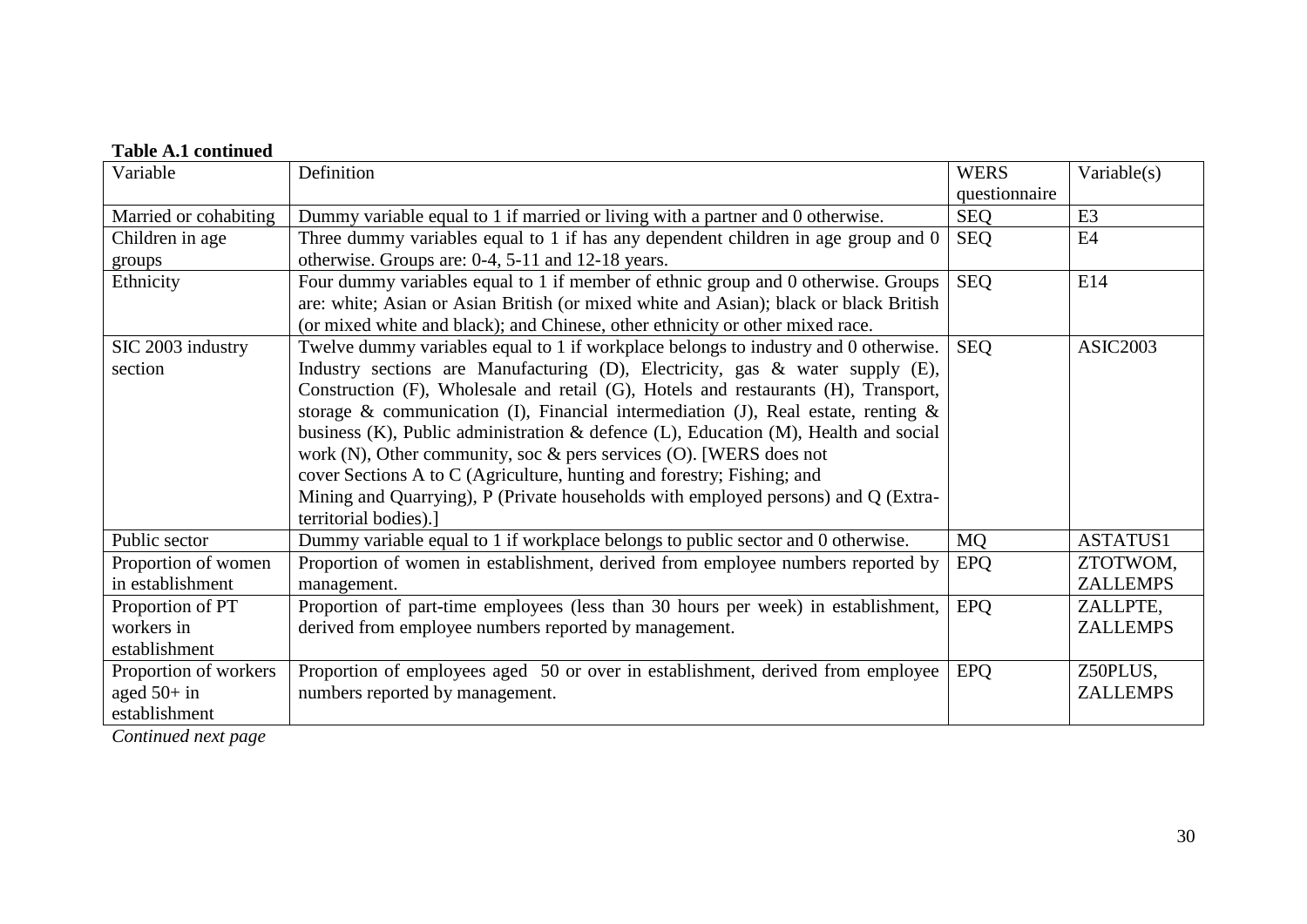# **Table A.1 continued**

| Variable             | Definition                                                                            | <b>WERS</b>   | Variable $(s)$  |
|----------------------|---------------------------------------------------------------------------------------|---------------|-----------------|
|                      |                                                                                       | questionnaire |                 |
| Proportion of union  | Proportion of employees in establishment who are members of a trade union or          | <b>EPO</b>    | ZUNIMEM,        |
| members in           | independent staff association, derived from employee numbers reported by              |               | <b>ZALLEMPS</b> |
| establishment        | management.                                                                           |               |                 |
| Workplace operating  | Two dummy variables equal to 1 if operating days are in category and 0 otherwise.     | MQ.           | <b>JUHOURS</b>  |
| days                 | Categories are: usually operates Monday-Friday and usually operates 6 or 7 days.      |               |                 |
| Workplace operating  | Three dummy variables equal to 1 if operating times are in category and 0 otherwise.  | <b>MO</b>     | <b>JUHOURS</b>  |
| times                | Categories are: usually operates 24 hours a day, usually operates any time between    |               |                 |
|                      | 8:00 and 18:30, and usually operates at some other time.                              |               |                 |
| Age of establishment | Number of years establishment in operation.                                           | <b>MQ</b>     | AHOWLONG.       |
|                      |                                                                                       |               | <b>AHOWEST</b>  |
| Manager attitude to  | Strength of agreement with: "It is up to individual employees to balance their work   | <b>MQ</b>     | APHRAS04        |
| work-life balalance  | and family responsibilities". Scale is 1 to 5. 1 = manager strongly agrees that $5 =$ |               |                 |
|                      | strongly disagrees.                                                                   |               |                 |

Note: Questionnaire source: SEQ = Survey of Employees Questionnaire, MQ = Management Questionnaire interview, EPQ = Employee Profile Questionnaire (completed by manager).